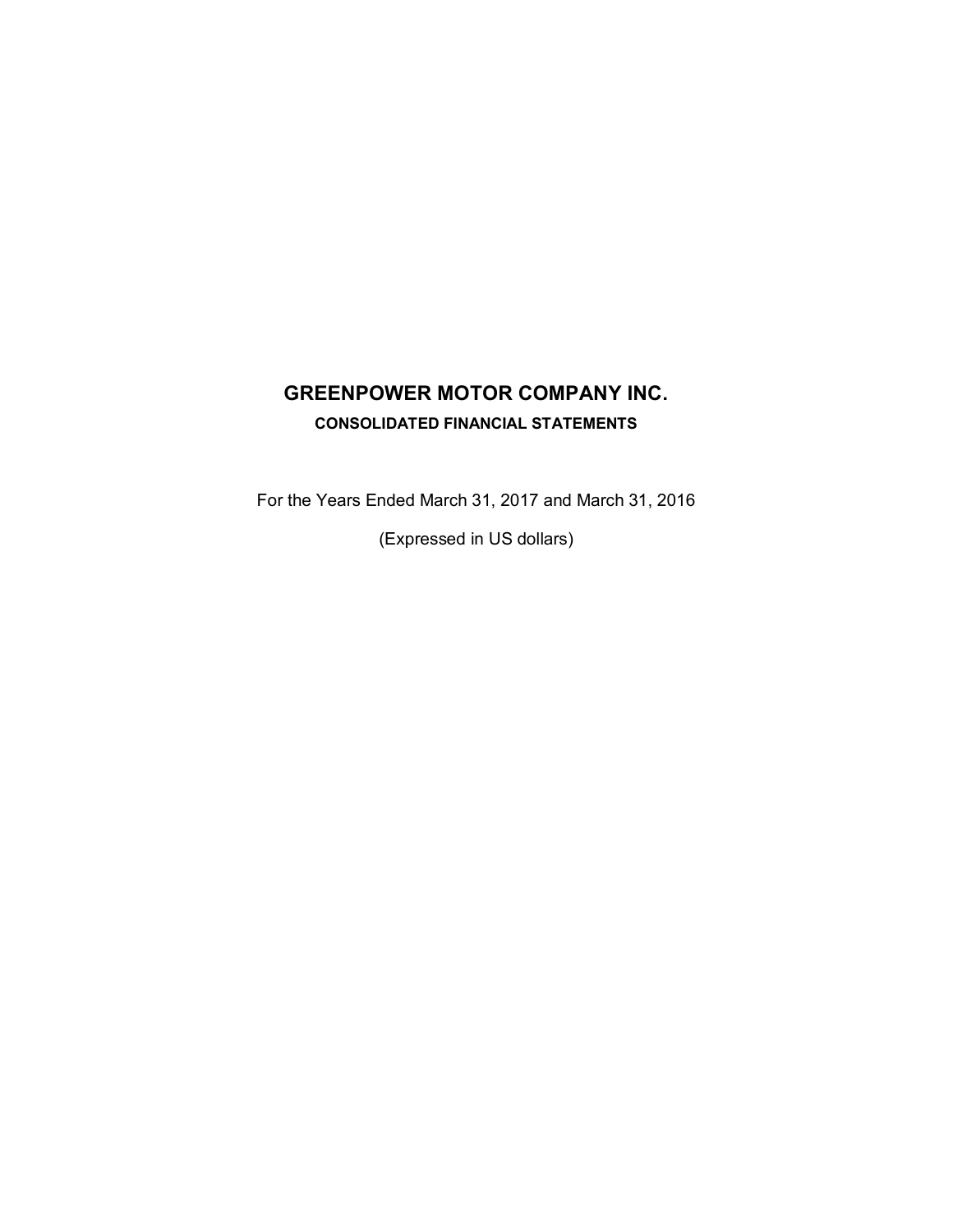# **March 31, 2017 and 2016**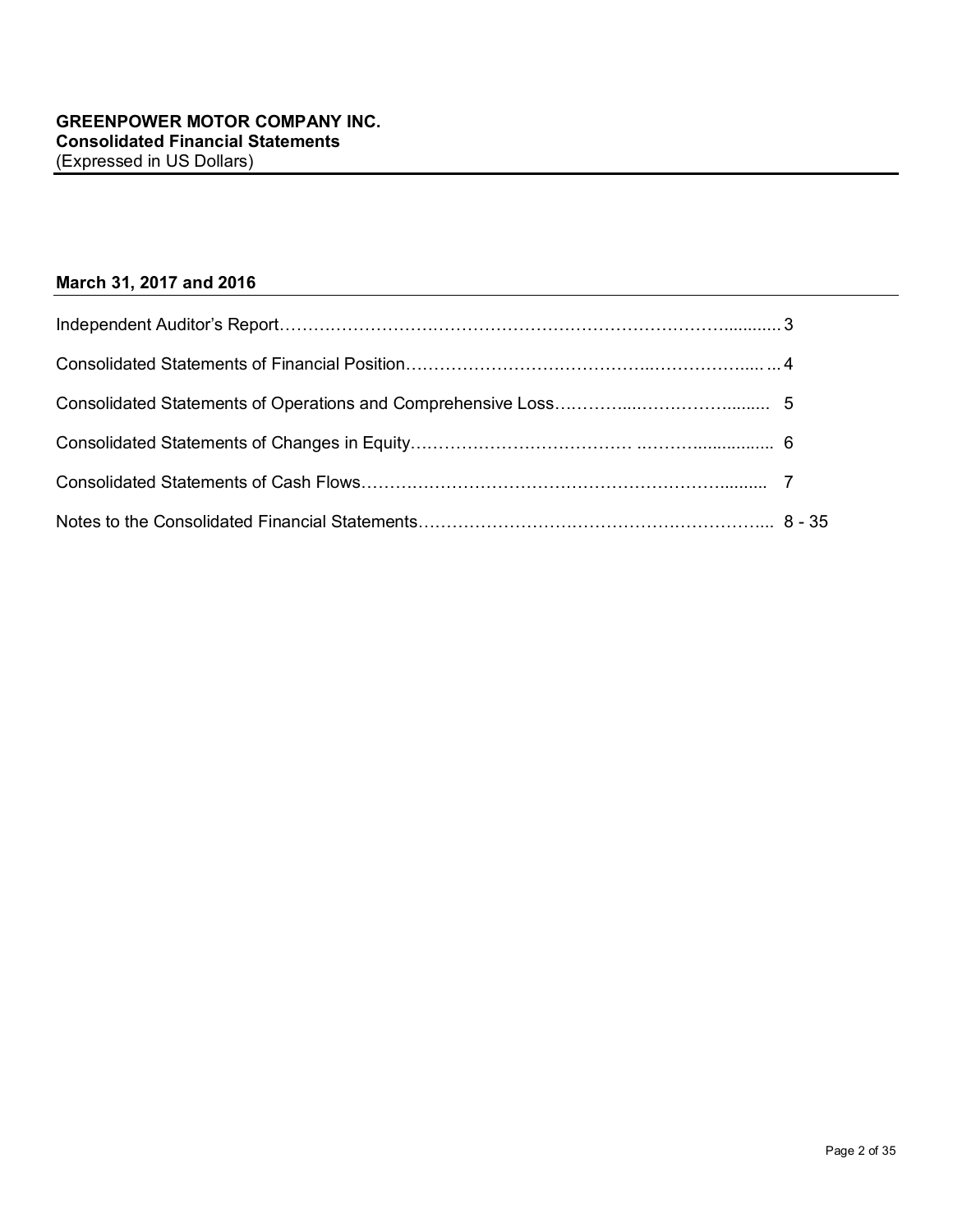

**Crowe MacKay LLP** Member Crowe Horwath International 1100 - 1177 West Hastings Street Vancouver, BC V6E 4T5 +1.604.687.4511 Tel +1.604.687.5805 Fax +1.800.351.0426 Toll Free www.crowemackay.ca

#### **Independent Auditor's Report**

**To the Shareholders of GreenPower Motor Company Inc.**

We have audited the accompanying consolidated financial statements of GreenPower Motor Company Inc. and its subsidiaries, which comprise the consolidated statements of financial position as at March 31, 2017 and March 31, 2016, and the consolidated statements of operations and comprehensive loss, changes in equity and cash flows for the years then ended, and a summary of significant accounting policies and other explanatory information.

#### Management's Responsibility for the Consolidated Financial Statements

Management is responsible for the preparation and fair presentation of these consolidated financial statements in accordance with International Financial Reporting Standards, and for such internal control as management determines is necessary to enable the preparation of consolidated financial statements that are free from material misstatement, whether due to fraud or error.

#### Auditor's Responsibility

Our responsibility is to express an opinion on these consolidated financial statements based on our audits. We conducted our audits in accordance with Canadian generally accepted auditing standards. Those standards require that we comply with ethical requirements and plan and perform the audits to obtain reasonable assurance about whether the consolidated financial statements are free from material misstatement.

An audit involves performing procedures to obtain audit evidence about the amounts and disclosures in the consolidated financial statements. The procedures selected depend on the auditor's judgment, including the assessment of the risks of material misstatement of the consolidated financial statements, whether due to fraud or error. In making those risk assessments, the auditor considers internal control relevant to the entity's preparation and fair presentation of the consolidated financial statements in order to design audit procedures that are appropriate in the circumstances, but not for the purpose of expressing an opinion on the effectiveness of the entity's internal control. An audit also includes evaluating the appropriateness of accounting policies used and the reasonableness of accounting estimates made by management, as well as evaluating the overall presentation of the consolidated financial statements.

We believe that the audit evidence we have obtained in our audits is sufficient and appropriate to provide a basis for our audit opinion.

#### Opinion

In our opinion, the consolidated financial statements present fairly, in all material respects, the financial position of GreenPower Motor Company Inc. and its subsidiaries as at March 31, 2017 and March 31, 2016 and its financial performance and its cash flows for the years then ended in accordance with International Financial Reporting Standards.

#### Emphasis of matter

Without modifying our opinion, we draw attention to Note 1 to the consolidated financial statements which describes the material uncertainty that may cast significant doubt about the ability of GreenPower Motor Company Inc. to continue as a going concern.

#### **"Crowe MacKay LLP"**

**Chartered Professional Accountants Vancouver, British Columbia July 21, 2017**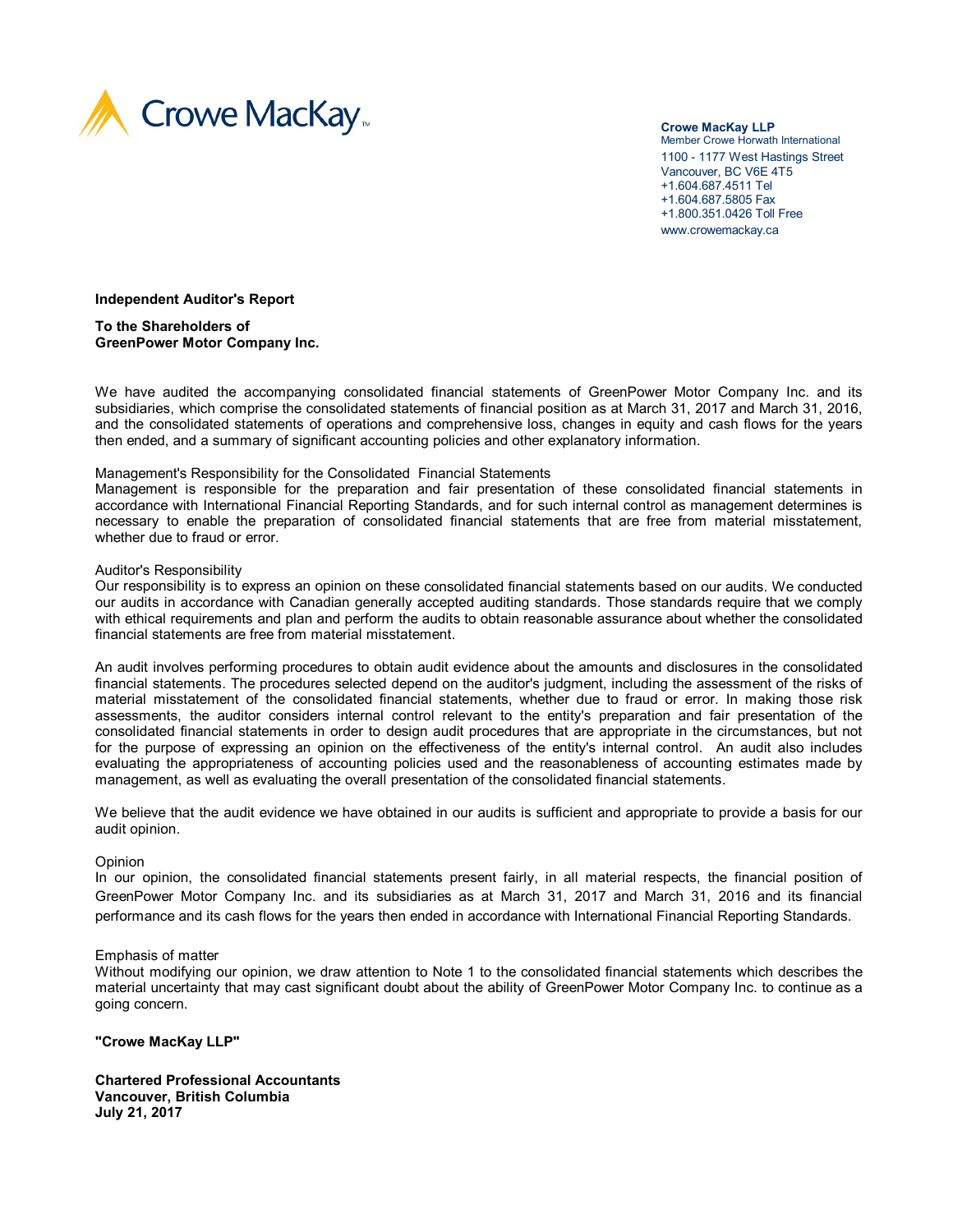# **GREENPOWER MOTOR COMPANY INC.**

# Consolidated Statements of Financial Position

As at March 31, 2017

(Expressed in US Dollars)

|                                                      | March 31,<br>2017 | March 31,<br>2016 |
|------------------------------------------------------|-------------------|-------------------|
| <b>Assets</b>                                        |                   |                   |
| Current                                              |                   |                   |
| Cash                                                 | \$<br>56,995      | \$<br>1,046,609   |
| <b>GST</b> receivable                                | 20,490            | 15,171            |
| Inventory (Note 3)                                   | 1,209,786         | 2,242,254         |
| Prepaids & deposits                                  | 32,435            | 24,175            |
|                                                      | 1,319,706         | 3,328,209         |
| Non-current                                          |                   |                   |
| Deposits                                             | 47,042            |                   |
| Property and equipment (Note 4)                      | 3,124,031         | 591,218           |
| Exploration and evaluation assets (Note 5)           | 28,818            | 28,818            |
|                                                      | \$<br>4,519,597   | \$<br>3,948,245   |
| <b>Liabilities</b>                                   |                   |                   |
| <b>Current liabilities</b>                           |                   |                   |
| Accounts payable & accrued liabilities (Note 13)     | \$<br>868,639     | \$<br>776,625     |
| Deposits from customers                              | 224,177           | 224,177           |
| Current portion of promissory note payable (Note 10) | 54,675            |                   |
| Loans payable to related parties (Note 13)           | 172,326           | 425,354           |
|                                                      | 1,319,817         | 1,426,156         |
| Non-current                                          |                   |                   |
| Convertible debentures (Note 9)                      | 505,690           | 472,927           |
| Promissory note payable (Note 10)                    | 516,863           |                   |
|                                                      | 2,342,370         | 1,899,083         |
| <b>Equity</b>                                        |                   |                   |
| Share capital (Note 6)                               | 12,144,019        | 9,164,266         |
| Equity portion of convertible debentures (Note 9)    | 67,695            | 69,552            |
| Reserves                                             | 1,358,503         | 1,399,905         |
| Accumulated other comprehensive loss                 | (86,991)          | (91, 779)         |
| Accumulated deficit                                  | (11, 305, 999)    | (8,492,782)       |
|                                                      | 2,177,227         | 2,049,162         |
|                                                      | \$<br>4,519,597   | \$<br>3,948,245   |

Events After the Reporting Period - Note 16

Approved on behalf of the Board on July 14, 2017

*"Fraser Atkinson"* **Director** 

*"Mark Achtemichuk"*

**Director**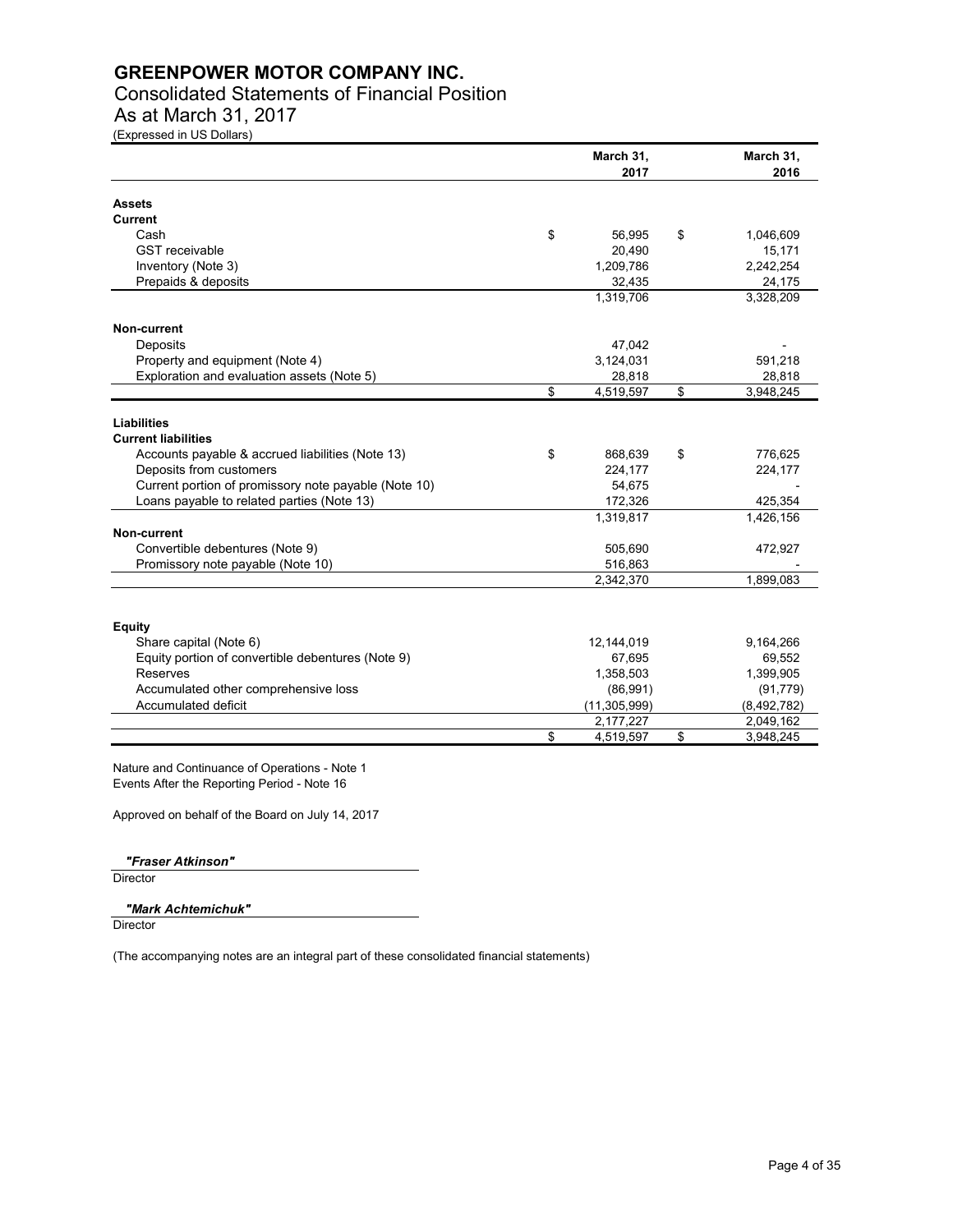# **GREENPOWER MOTOR COMPANY INC.**

# Consolidated Statements of Operations and Comprehensive Loss For the Years Ended March 31, 2017 and 2016

(Expressed in US Dollars)

| <b>Rental revenue</b>                                                      | \$<br>2017        | \$<br>2016<br>10,696 |
|----------------------------------------------------------------------------|-------------------|----------------------|
|                                                                            |                   |                      |
|                                                                            |                   |                      |
|                                                                            |                   |                      |
| <b>Expenses</b>                                                            |                   |                      |
| Administrative fees (Note 13)                                              | 598,850           | 280,811              |
| Depreciation (Note 4)                                                      | 177,498           | 101,477              |
| Foreign exchange loss (gain)                                               | 6,550             | (5,814)              |
| Interest and accretion (Notes 9 and 10)                                    | 95,629            | 24,908               |
| Office                                                                     | 67,112            | 17,329               |
| Product development costs (Note 13)                                        | 312,278           | 257,660              |
| Professional fees (Note 13)                                                | 176,563           | 120,952              |
| Rent and maintenance                                                       | 64,400            | 63,091               |
| Sales and marketing (Note 13)                                              | 234,395           | 232,453              |
| Share-based payments (Notes 6, 7 and 13)                                   | 391,769           | 317,477              |
| Transportation costs (Note 13)                                             | 257,352           | 132,872              |
| Travel, accommodation, meals and entertainment (Note 13)                   | 430,821           | 207,346              |
|                                                                            | 2,813,217         | 1,750,562            |
| Net loss for the year                                                      | (2,813,217)       | (1,739,866)          |
| Other comprehensive income                                                 |                   |                      |
| Cumulative translation reserve                                             | 4,788             | 19,797               |
|                                                                            | 4,788             | 19,797               |
| Total comprehensive loss for the year                                      | \$<br>(2,808,429) | \$<br>(1,720,069)    |
| Loss per common share, basic and diluted                                   | \$<br>(0.03)      | \$<br>(0.02)         |
| Weighted average number of common shares outstanding, basic and<br>diluted | 87,107,051        | 79,136,579           |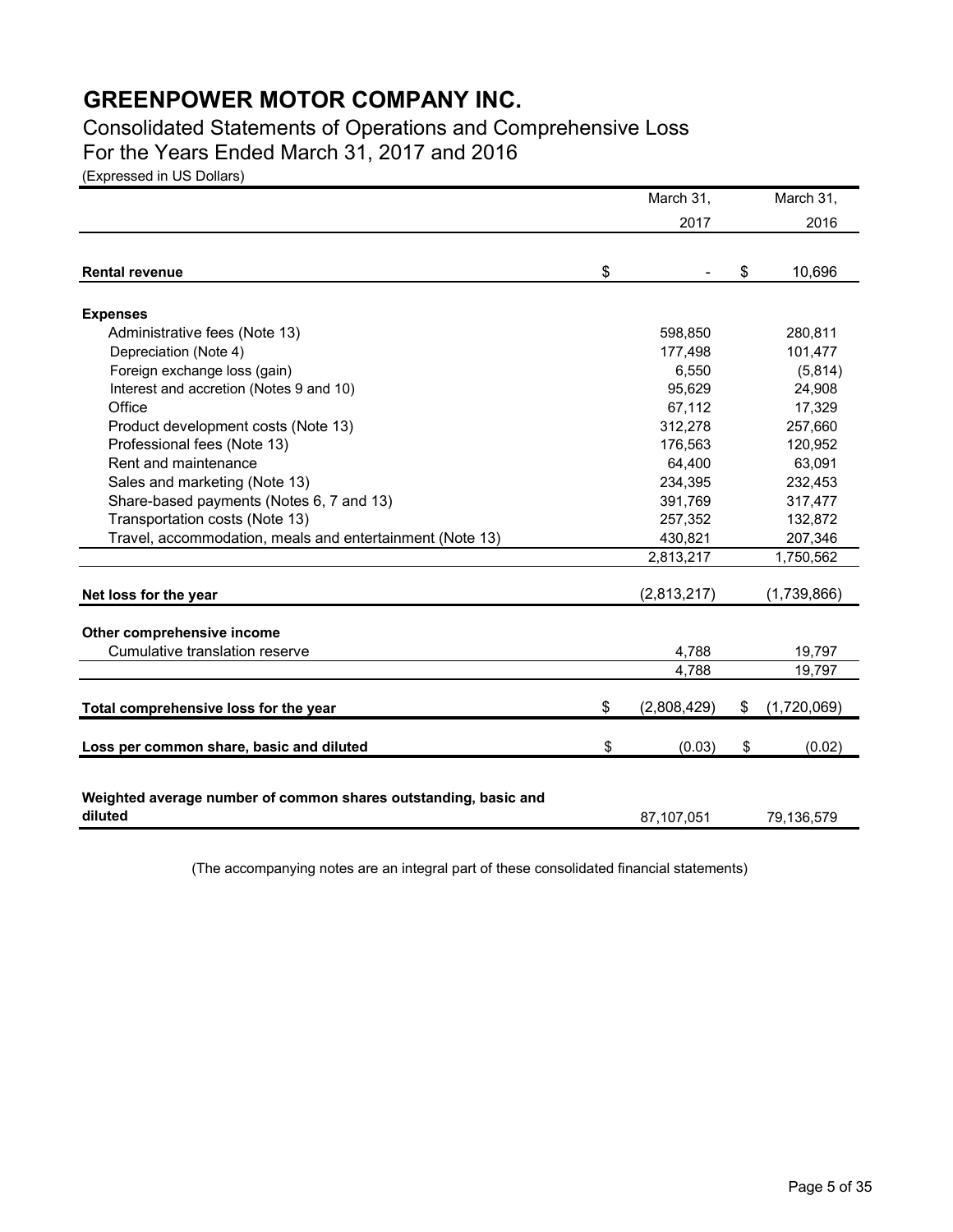### **For the Years Ended March 31, 2017 and 2016 GREENPOWER MOTOR COMPANY INC. Consolidated Statements of Changes in Equity**

(Expressed in US Dollars)

|                                                                                      | <b>Share Capital</b>     |               | <b>Equity portion</b>    | <b>Accumulated other</b> |                               |                          |             |  |
|--------------------------------------------------------------------------------------|--------------------------|---------------|--------------------------|--------------------------|-------------------------------|--------------------------|-------------|--|
|                                                                                      | Number of                |               | of convertible           |                          | comprehensive                 | Accumulated              |             |  |
|                                                                                      | <b>Common shares</b>     | Amount        | debentures               | <b>Reserves</b>          | loss                          | <b>Deficit</b>           | Total       |  |
| Balance, March 31, 2015                                                              | 77,319,625 \$            | 7,748,096 \$  |                          | $-$ \$<br>856,807        | $\sqrt{3}$<br>$(111, 576)$ \$ | $(6,752,916)$ \$         | 1,740,411   |  |
| Shares issued for cash at CDN \$0.35 per Share Unit                                  | 6,201,699                | 1,577,156     |                          |                          |                               |                          | 1,577,156   |  |
| Share issuance costs                                                                 | $\overline{\phantom{a}}$ | (21, 533)     |                          |                          |                               |                          | (21, 533)   |  |
| Fair value assigned to the warrants on the issuance of the Share Units               |                          | (180, 246)    |                          | 180,246                  |                               |                          |             |  |
| Share issuance costs assigned to the warrants on the issuance of the Share Units     |                          |               | ÷,                       | (2,778)                  |                               | $\overline{\phantom{a}}$ | (2,778)     |  |
| Fair value of the equity portion of the convertible debentures                       |                          |               | 69,552                   |                          |                               |                          | 69,552      |  |
| Fair value assigned to the warrants on issuance of Convertible Debentures            |                          |               | $\blacksquare$           | 66,418                   |                               |                          | 66,418      |  |
| Transaction costs assigned to the warrants on the issuance of Convertible Debentures |                          |               | $\overline{\phantom{a}}$ | (898)                    |                               | $\overline{\phantom{a}}$ | (898)       |  |
| Fair value of broker options exercised                                               | 5,000                    | 1,426         |                          | (488)                    |                               |                          | 938         |  |
| Fair value of stock options exercised                                                | 150,000                  | 39,367        | $\overline{a}$           | (16, 879)                |                               | $\overline{\phantom{a}}$ | 22,488      |  |
| Share-based payments                                                                 |                          |               |                          | 317,477                  |                               |                          | 317,477     |  |
| Cumulative translation reserve                                                       |                          |               |                          |                          | 19,797                        |                          | 19,797      |  |
| Net loss for the year                                                                |                          |               |                          |                          | $\blacksquare$                | (1,739,866)              | (1,739,866) |  |
| Balance, March 31, 2016                                                              | 83,676,324               | 9,164,266     | 69,552                   | 1,399,905                | (91, 779)                     | (8,492,782)              | 2,049,162   |  |
| Shares issued for cash at CDN \$0.30 per common share                                | 1,000,000                | 232,440       |                          |                          |                               | $\blacksquare$           | 232,440     |  |
| Shares issued for cash at CDN \$0.75 per share unit                                  | 684,541                  | 391,557       |                          |                          |                               | $\overline{\phantom{a}}$ | 391,557     |  |
| Share issuance costs                                                                 |                          | (32, 422)     |                          |                          |                               |                          | (32, 422)   |  |
| Fair value of broker options exercised                                               | 284,520                  | 79,951        | $\overline{\phantom{m}}$ | (24, 857)                |                               |                          | 55,094      |  |
| Fair value of stock options exercised                                                | 1,338,750                | 423,659       |                          | (174, 777)               |                               |                          | 248,882     |  |
| Fair value of warrants exercised                                                     | 4,408,318                | 1,870,708     |                          | (233, 537)               |                               |                          | 1,637,171   |  |
| Shares issued for conversion of debentures                                           | 50,000                   | 13,860        | (1, 857)                 |                          |                               |                          | 12,003      |  |
| Share-based payments                                                                 |                          |               |                          | 391,769                  |                               |                          | 391,769     |  |
| Cumulative translation reserve                                                       |                          |               |                          |                          | 4,788                         |                          | 4,788       |  |
| Net loss for the year                                                                |                          |               |                          |                          |                               | (2,813,217)              | (2,813,217) |  |
| Balance, March 31, 2017                                                              | 91,442,453 \$            | 12,144,019 \$ | 67,695 \$                | 1,358,503 \$             | $(86,991)$ \$                 | (11, 305, 999)<br>\$     | 2,177,227   |  |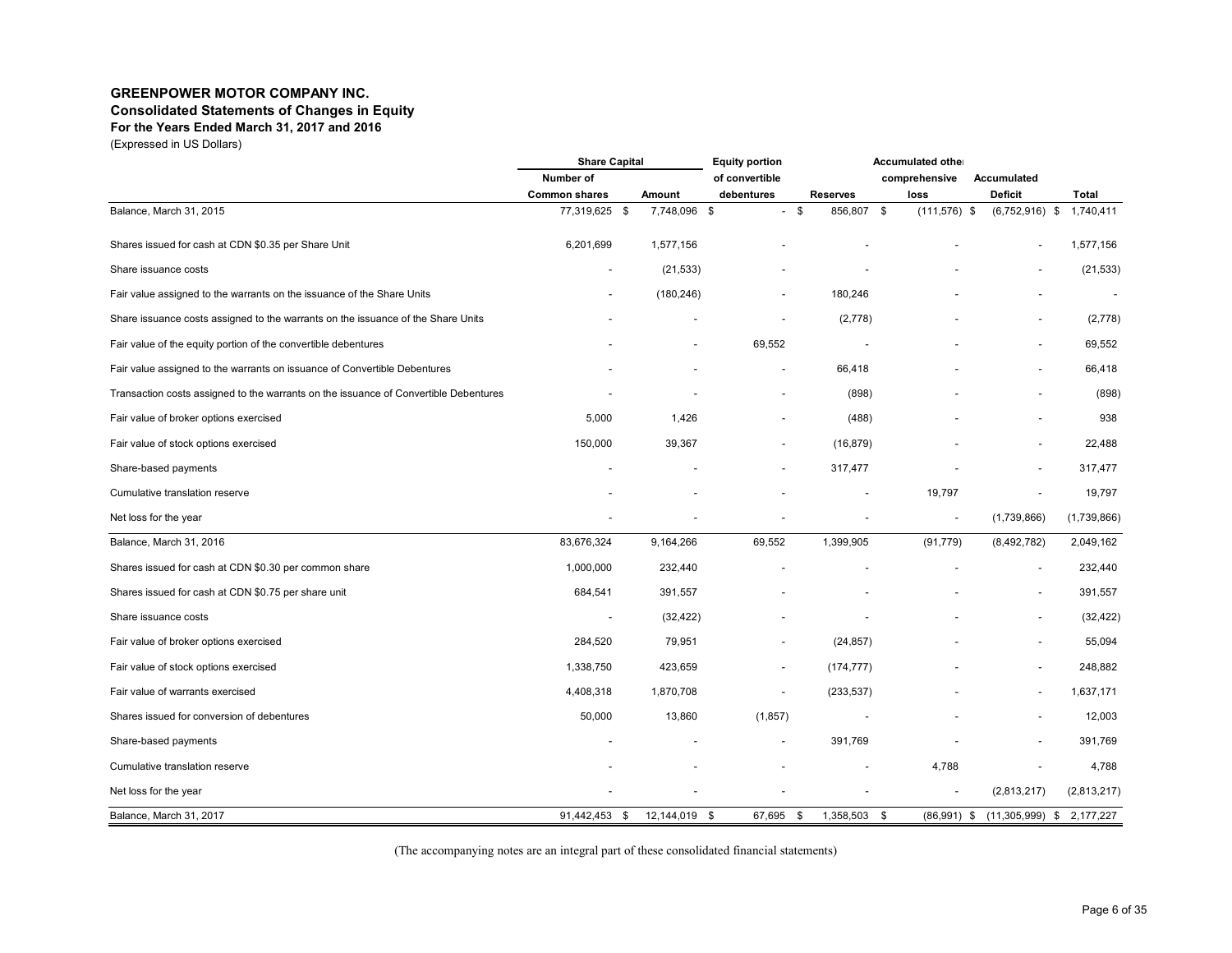# **GREENPOWER MOTOR COMPANY INC.**

Consolidated Statements of Cash Flows

For the Years Ended March 31, 2017 and 2016

(Expressed in US Dollars)

|                                                                                         | March 31,         |    | March 31,     |
|-----------------------------------------------------------------------------------------|-------------------|----|---------------|
|                                                                                         | 2017              |    | 2016          |
| Cash flows from (used in) operating activities                                          |                   |    |               |
| Loss for the year                                                                       | \$<br>(2,813,217) | \$ | (1,739,866)   |
| Items not affecting cash                                                                |                   |    |               |
| Share-based payments                                                                    | 391,769           |    | 317,477       |
| Accrued interest and accretion                                                          | 95,629            |    | 24,908        |
| Foreign exchange loss                                                                   | 6,550             |    |               |
| Depreciation                                                                            | 177,498           |    | 101,477       |
| Cash flow used in operating activities before changes in non-cash working capital items | (2, 141, 771)     |    | (1, 296, 004) |
| Changes in non-cash working capital items:                                              |                   |    |               |
| Accounts receivable                                                                     |                   |    | 1,163         |
| <b>GST</b> receivable                                                                   | (5, 319)          |    | 32,609        |
| Inventory                                                                               | (998, 706)        |    | (1,695,642)   |
| Prepaids & deposits                                                                     | (55, 302)         |    | 5,622         |
| Deposits from customers                                                                 |                   |    | 224,177       |
| Accounts payable & accrued liabilities                                                  | 92,014            |    | 520,639       |
|                                                                                         | (3, 109, 084)     |    | (2,207,436)   |
| Cash flows from (used in) investing activities                                          |                   |    |               |
| Additions to exploration and evaluation assets                                          |                   |    | (1,628)       |
| Purchase of property and equipment                                                      | (86, 216)         |    | (53, 023)     |
|                                                                                         | (86, 216)         |    | (54, 651)     |
| Cash flows from (used in) financing activities                                          |                   |    |               |
| Repayment of loans payable to related parties                                           | (253, 028)        |    | (29, 502)     |
| Principal payments on promissory note                                                   | (22, 462)         |    |               |
| Interest payments on promissory note                                                    | (4, 855)          |    |               |
| Issuance of common shares                                                               | 623,997           |    | 1,577,156     |
| Share issuance costs                                                                    | (32, 422)         |    | (24, 311)     |
| Proceeds from issuance of convertible debentures                                        |                   |    | 572,571       |
| Convertible debenture costs                                                             |                   |    | (7,746)       |
| Proceeds from exercise of broker options                                                | 55,094            |    | 938           |
| Proceeds from exercise of stock options                                                 | 248,882           |    | 22,488        |
| Proceeds from exercise of warrants                                                      | 1,637,171         |    |               |
| Interest paid on debentures                                                             | (45, 420)         |    |               |
| Interest paid on converted debentures                                                   | (588)             |    |               |
|                                                                                         | 2,206,369         |    | 2,111,594     |
| Foreign exchange on cash                                                                | (683)             |    | 30,221        |
| Net decrease in cash                                                                    | (989, 614)        |    | (120, 272)    |
| Cash, beginning of year                                                                 | 1,046,609         |    | 1,166,881     |
| Cash, end of year                                                                       | \$<br>56,995      | \$ | 1,046,609     |
|                                                                                         |                   |    |               |
| <b>Supplemental Cash Flow Disclosure:</b>                                               |                   |    |               |
| Interest paid                                                                           | 50,863            |    |               |
| Taxes paid                                                                              |                   |    | 194           |
| Non-cash transactions:                                                                  |                   |    |               |
| Fair value assigned to the warrants pursuant to the issued convertible debentures       |                   |    | 66,418        |
| Fair value assigned to the warrants pursuant to the issued shares                       |                   |    | 180,246       |
| Fair value of the equity portion of the convertible debentures                          |                   |    | 69,552        |
| Property and equipment acquired by issuance of promissory note payable                  | 594,000           |    |               |
| Assets transferred from Inventory to Property and equipment                             | 2,031,174         |    |               |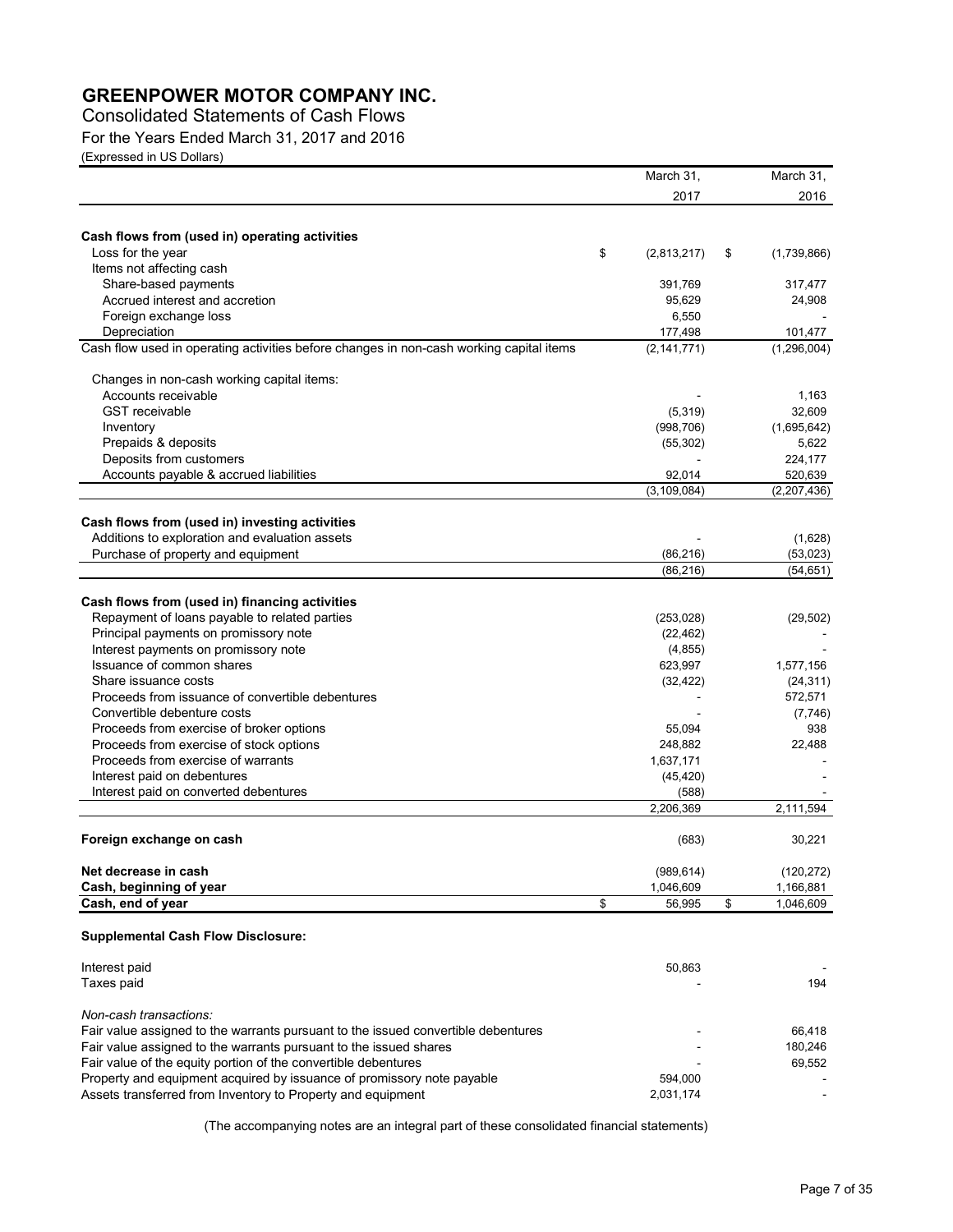(Expressed in US Dollars)

### **1. Nature and Continuance of Operations**

GreenPower Motor Company Inc. (the "Company") was incorporated in the Province of British Columbia on September 18, 2007. The Company is in the business of manufacturing and distributing all-electric transit, school and charter buses.

The primary office is located at Suite 240-209 Carrall St., Vancouver, Canada.

The consolidated financial statements were authorized by the Board of Directors on July 14, 2017.

These consolidated financial statements have been prepared in accordance with International Financial Reporting Standards with the assumption that the Company will be able to realize its assets and discharge its liabilities in the normal course of business.

The Company's continuing operations are dependent upon its ability to raise capital and generate cash flows. At March 31, 2017, the Company had working capital deficiency of \$111 and an accumulated deficit of \$11,305,999. These consolidated financial statements do not include any adjustments relating to the recoverability and classification of recorded asset amounts and classification of liabilities that might be necessary should the Company be unable to continue in existence. The continuation of the Company as a going concern is dependent on future cash flows from operations including the successful sale and manufacture of electric buses to achieve a profitable level of operations and obtaining necessary financing to fund ongoing operations. The Company's ability to achieve these objectives is subject to material uncertainty which may cast significant doubt upon the Company's ability to continue as a going concern.

### **2. Significant Accounting Policies**

*(a) Basis of presentation*

Statement of Compliance with IFRS

These annual consolidated financial statements for the year ended March 31, 2017 were prepared in accordance with International Financial Reporting Standards ("IFRS") as issued by the International Accounting Standards Board ("IASB"), and interpretations of the International Financial Reporting Interpretations Committee ("IFRIC"). These consolidated financial statements are presented on a historical cost basis, except for financial instruments classified as available-for-sale or fair value through profit or loss ("FVTPL"), in U.S. dollars. In addition, these consolidated financial statements have been prepared using the accrual basis of accounting, except for cash flow information. The preparation of these consolidated financial statements in compliance with IFRS requires management to make certain critical accounting estimates. It also requires management to exercise judgment in applying the Company's accounting policies.

#### *(b) Basis of consolidation*

These consolidated financial statements include the accounts of the Company and all of its wholly-owned subsidiaries:

- 1. GP GreenPower Industries Inc. (registered in Canada)
- 2. GreenPower Motor Company, Inc. (registered in the United States)
- 3. 0939181 BC Ltd (registered in Canada) and Utah Manganese, Inc. (registered in the United States)
- 4. 0999314 B.C. Ltd. (registered in Canada).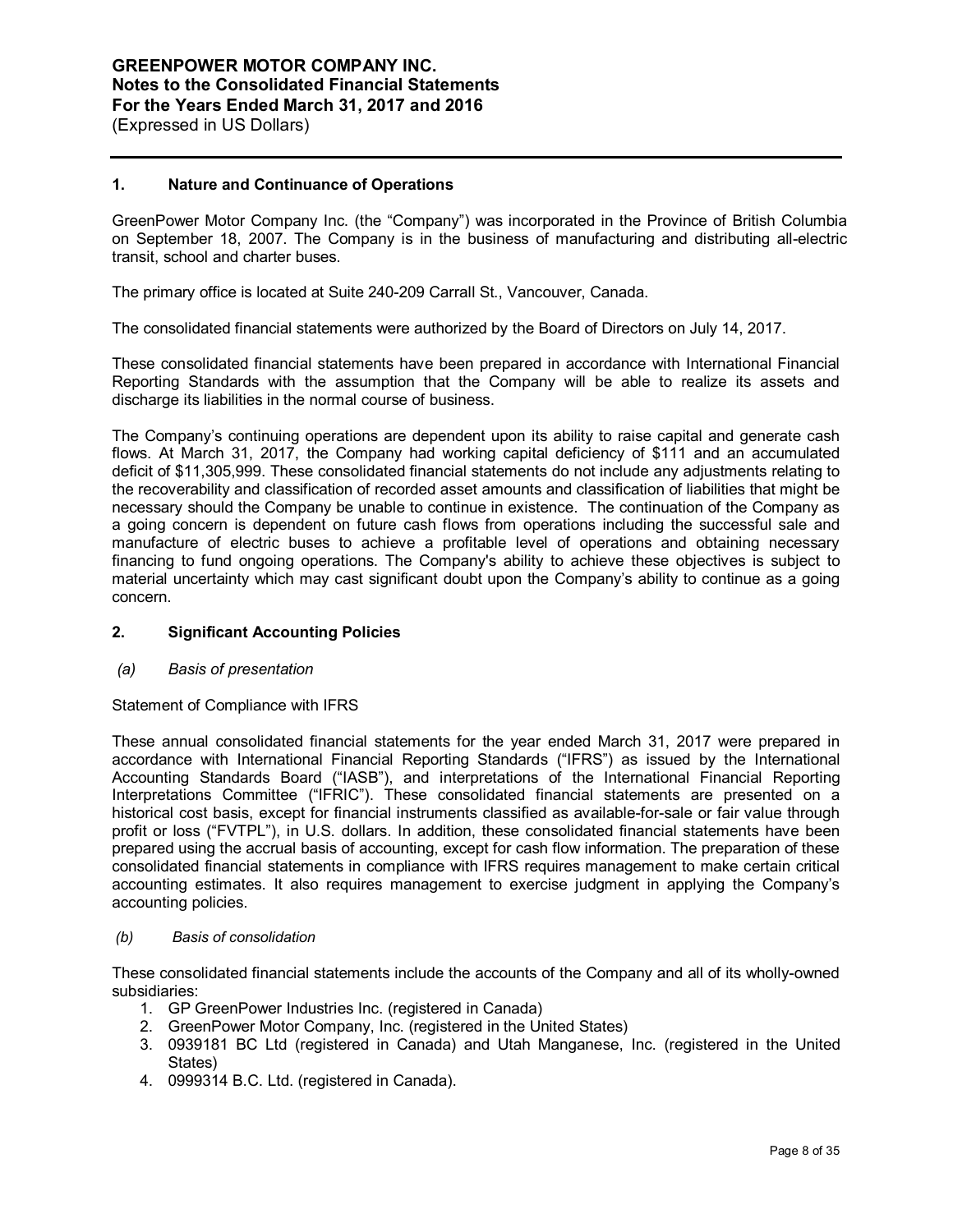(Expressed in US Dollars)

# **2. Significant Accounting Policies (continued)**

#### *(b) Basis of consolidation (continued)*

All intercompany balances, transactions, revenues and expenses are eliminated upon consolidation. Certain information and note disclosures which are considered material to the understanding of the Company's consolidated financial statements are provided below.

Subsidiaries are consolidated from the date of acquisition, being the date on which the Company obtains control, and continue to be consolidated until the date when such control ceases. Control exists when the Company has the power, directly or indirectly, to govern the financial and operating policies of an entity so as to obtain benefits from its activities. The financial statements of the subsidiaries are prepared for the same reporting period as the parent company, using consistent accounting policies.

#### *(c) Financial instruments*

Financial assets are classified into one of the following categories based on the purpose for which the asset was acquired. All financial assets are initially recorded at fair value and designated upon inception into one of the following four categories: available-for-sale, loans-and-receivables, held-to-maturity or at FVTPL. Transaction costs associated with FVTPL financial assets are expensed as incurred, while transaction costs associated with all other financial assets are included in the initial carrying amount of the asset.

The Company's accounting policy for each category is as follows:

#### i. Loans-and-receivables

These assets are non-derivative financial assets resulting from the delivery of cash or other assets by a lender to a borrower in return for a promise to repay on a specified date or dates, on demand. They are initially recognized at fair value plus transaction costs that are directly attributable to their acquisition or issue and subsequently carried at amortized cost, using the effective interest rate method, less any impairment losses. Amortized cost is calculated taking into account any discount or premium on acquisition and includes fees that are an integral part of the effective interest rate and transaction costs. Gains and losses are recognized in the Consolidated Statements of Operations when the loans and receivables are derecognized or impaired, as well as through the amortization process. The Company has classified its cash as loans-and-receivables as at March 31, 2017 and March 31, 2016.

#### ii. Held-to-maturity investments

These assets are non-derivative financial assets with fixed or determinable payments and fixed maturities that the Company's management has the positive intention and ability to hold to maturity. These assets are measured at amortized cost using the effective interest method. If there is objective evidence that the investment is impaired, determined by reference to external credit ratings and other relevant indicators, the financial asset is measured at the present value of estimated future cash flows. Any changes to the carrying amount of the investment, including impairment losses, are recognized in the Consolidated Statements of Operations. The Company did not have any assets classified as held-to-maturity as at March 31, 2017 and March 31, 2016.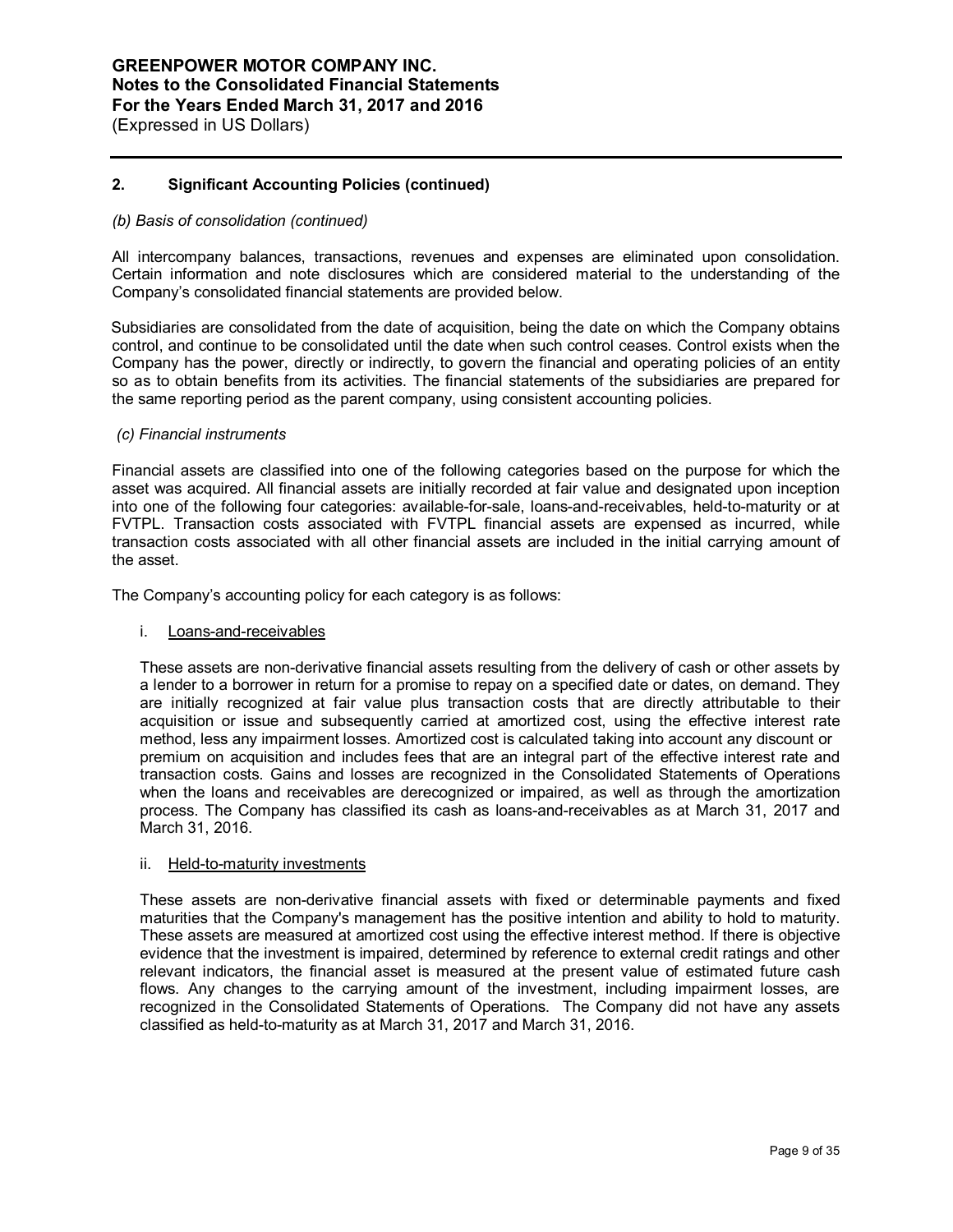(Expressed in US Dollars)

### **2. Significant Accounting Policies (continued)**

#### *(c) Financial instruments (continued)*

#### iii. Financial assets at FVTPL

Financial assets classified as FVTPL are measured at fair value with unrealized gains and losses recognized through the Consolidated Statements of Operations. Regular way purchases and sales of FVTPL financial assets are accounted for at trade date, as opposed to settlement date. The Company did not have any assets classified as FVTPL as at March 31, 2017 and March 31, 2016.

#### iv. Available-for-sale assets ("AFS")

Non-derivative financial assets not included in the above categories are classified as AFS. AFS are carried at fair value with changes in fair value recognized in accumulated other comprehensive loss/income. Where there is a significant or prolonged decline in the fair value of an AFS (which constitutes objective evidence of impairment), the full amount of impairment, including any amount previously recognized in other comprehensive loss/income, is recognized in profit or loss. If there is no quoted market price in an active market and fair value cannot be readily determined, AFS are carried at cost. On sale or impairment, the cumulative amount recognized in other comprehensive loss/income is reclassified from accumulated other comprehensive loss/income to the Consolidated Statements of Operations. The Company did not have any assets classified as AFS as at March 31, 2017 and March 31, 2016.

### v. Impairment of financial assets

At each reporting date the Company assesses whether there is any objective evidence that a financial asset or a group of financial assets is impaired. A financial asset or group of financial assets is deemed to be impaired, if, and only if, there is objective evidence of impairment as a result of one or more events that has occurred after the initial recognition of the asset and that event has an impact on the estimated future cash flows of the financial asset or the group of financial assets. The Company did not record any impairments on financial assets during the year ended March 31, 2017 and March 31, 2016.

Financial liabilities are classified into one of the following categories based on the purpose for which the liability was incurred.

### vi. Other financial liabilities ("OTL")

Financial liabilities classified as OTL are comprised of accounts payable and accrued liabilities, promissory note payable, the liability component of convertible debentures and loans payable to related parties. These liabilities are initially recognized at fair value net of any transaction costs directly attributable to the issuance of the instrument and are subsequently carried at amortized cost using the effective interest rate method. This ensures that any interest expense over the period to repayment is at a constant rate on the balance of the liability carried in the statement of financial position. Interest expense in this context includes initial transaction costs and premiums payable on redemption, as well as any interest or coupon payable while the liability is outstanding.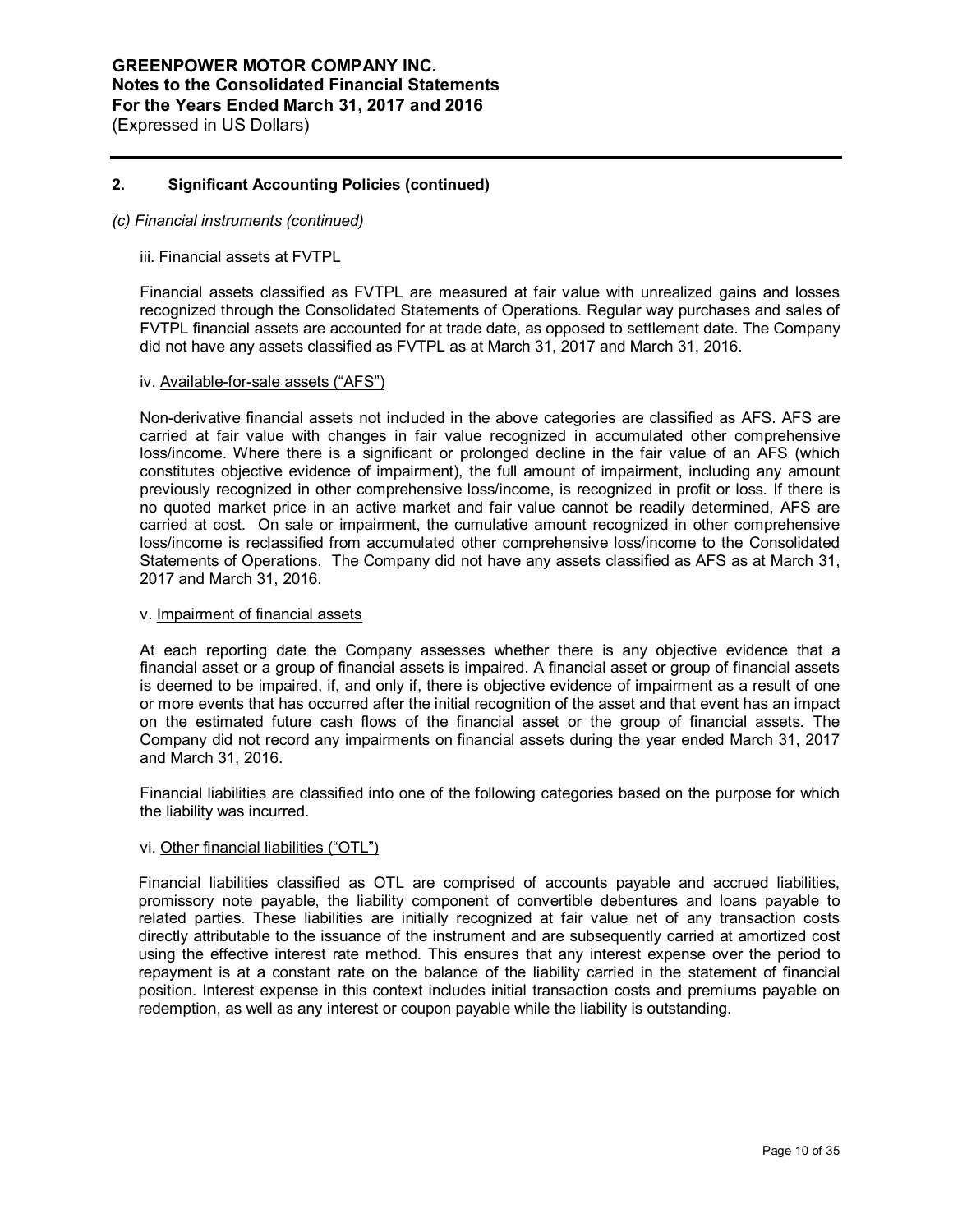(Expressed in US Dollars)

### **2. Significant Accounting Policies (continued)**

#### *(c) Financial instruments (continued)*

#### vii. Financial liabilities at FVTPL

Financial liabilities classified as FVTPL are measured at fair value with unrealized gains and losses recognized through the Consolidated Statements of Operations. The Company did not have any liabilities classified as FVTPL as at March 31, 2017 and March 31, 2016.

Derivative financial assets and liabilities are initially recognized at their fair value on the date the derivative contract is entered into and are subsequently re-measured at their fair value at each reporting period with changes in the fair value recognized in profit and loss. Derivative financial assets and liabilities include warrants purchased or issued by the Company denominated in a currency other than the Company's functional currency. As at March 31, 2017 and March 31, 2016, the Company did not have any derivative financial assets or liabilities.

#### viii. Compound financial instruments

Compound financial instruments issued by the Company comprise convertible debentures that can be converted into shares of the Company at the option of the holder, and the number of shares to be issued does not vary with changes in their fair value. The liability component of a compound financial instrument is recognized initially at the fair value of a similar liability that does not have an equity conversion option. The equity component is recognized initially as the difference between the fair value of the compound financial instrument as a whole and the fair value of the liability component. Any directly attributable transaction costs are allocated to the liability and equity components in proportion to their initial carrying amounts.

Subsequent to the initial recognition, the liability component of a compound financial instrument is measured at amortized cost using the effective interest method. The equity component of a compound financial instrument is not re-measured subsequent to initial recognition. Interest, dividends, losses and gains relating to the financial liability are recognized in profit or loss. When the conversion option is exercised, the consideration received is recorded as share capital and the equity component of the compound financial instrument is transferred to share capital.

When the Company extinguishes convertible debentures before maturity through early redemption or repurchase where the conversion option is unchanged, the Company allocates the consideration paid and any transaction costs for the repurchase or redemption to the liability and equity components of the instrument at the date of settlement. The method used in allocating the consideration paid and transaction costs to the separate components is consistent with the method used in the original allocation to the separate components of the proceeds received by the entity when the convertible instrument was issued. The amount of gain or loss relating to the early redemption or repurchase of the liability component is recognized in profit or loss. The amount of consideration relating to the equity component is recognized in equity.

### *(d) Cash and cash equivalents*

Cash and cash equivalents usually consist of highly liquid investments which are readily convertible into cash with maturity of three months or less and are subject to an insignificant risk of change in value. As at March 31, 2017 and March 31, 2016, the Company had no cash equivalents.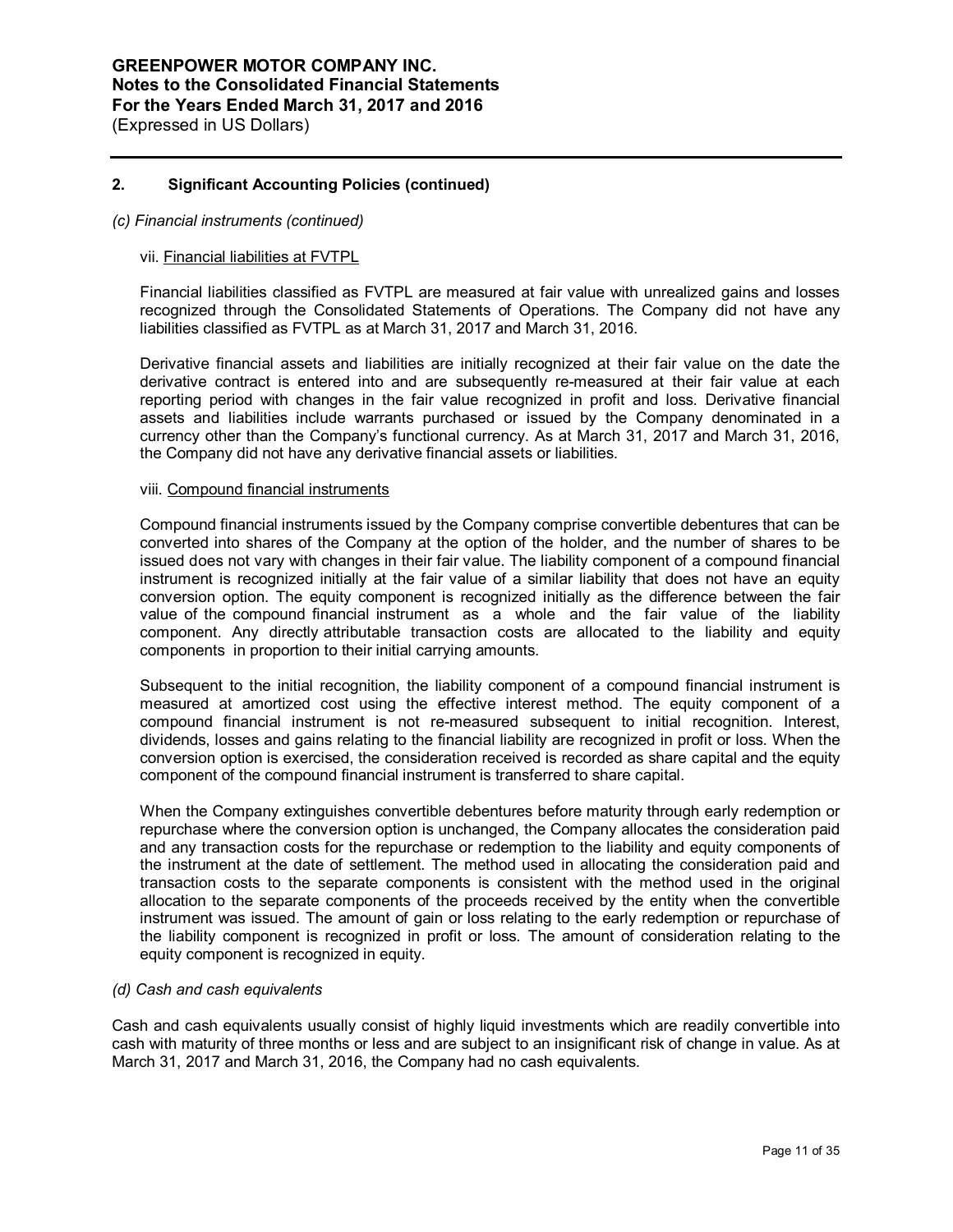(Expressed in US Dollars)

### **2. Significant Accounting Policies (continued)**

#### *(e) Revenue recognition*

The Company, from time to time, earns rental fees from the rental of its developmental technologies. Revenue is recorded in the month the rentals are made. Revenue is only recognized when reasonableness of collection is assured. Rental assets have been capitalized to equipment in the Consolidated Statements of Financial Position.

Revenue from electric bus sales is recognized when a customer obtains control of the product. Transfer of control occurs when the customer has the ability to direct the use of and obtain the benefits of the product.

#### *(f) Impairment of long-lived assets*

At the end of each reporting period, the Company's assets are reviewed to determine whether there is any indication that those assets may be impaired. If such indication exists, the recoverable amount of the asset is estimated in order to determine the extent of the impairment, if any. The recoverable amount is the higher of fair value less costs to sell and value in use. Fair value is determined as the amount that would be obtained from the sale of the asset in an arm's length transaction between knowledgeable and willing parties. In assessing value in use, the estimated future cash flows are discounted to their present value using a pre-tax discount rate that reflects current market assessments of the time value of money and the risks specific to the asset. If the recoverable amount of an asset is estimated to be less than its carrying amount, the carrying amount of the asset is reduced to its recoverable amount and the impairment loss is recognized in the Consolidated Statements of Operations for the period. For an asset that does not generate largely independent cash inflows, the recoverable amount is determined for the cash generating unit to which the asset belongs.

Where an impairment loss subsequently reverses, the carrying amount of the asset (or cash-generating unit) is increased to the revised estimate of its recoverable amount, but to an amount that does not exceed the carrying amount that would have been determined had no impairment loss been recognized for the asset (or cash-generating unit) in prior years. A reversal of an impairment loss is recognized immediately in the Consolidated Statements of Operations. There was no impairment recorded in the year ended March 31, 2017 or year ended March 31, 2016.

#### *(g) Foreign currency translation*

The consolidated entities and their respective functional currencies are as follows:

GreenPower Motor Company Inc. (parent) Canadian Dollar<br>GP GreenPower Industries Inc. Canadian Dollar GP GreenPower Industries Inc. GreenPower Motor Company, Inc. **Example 20 Your Company**, Inc. **U.S. Dollar** 0939181 BC Ltd Canadian Dollar Utah Manganese, Inc. **Canadian Dollar** Canadian Dollar 0999314 B.C. Ltd. Canadian Dollar

### **Entity Functional Currency**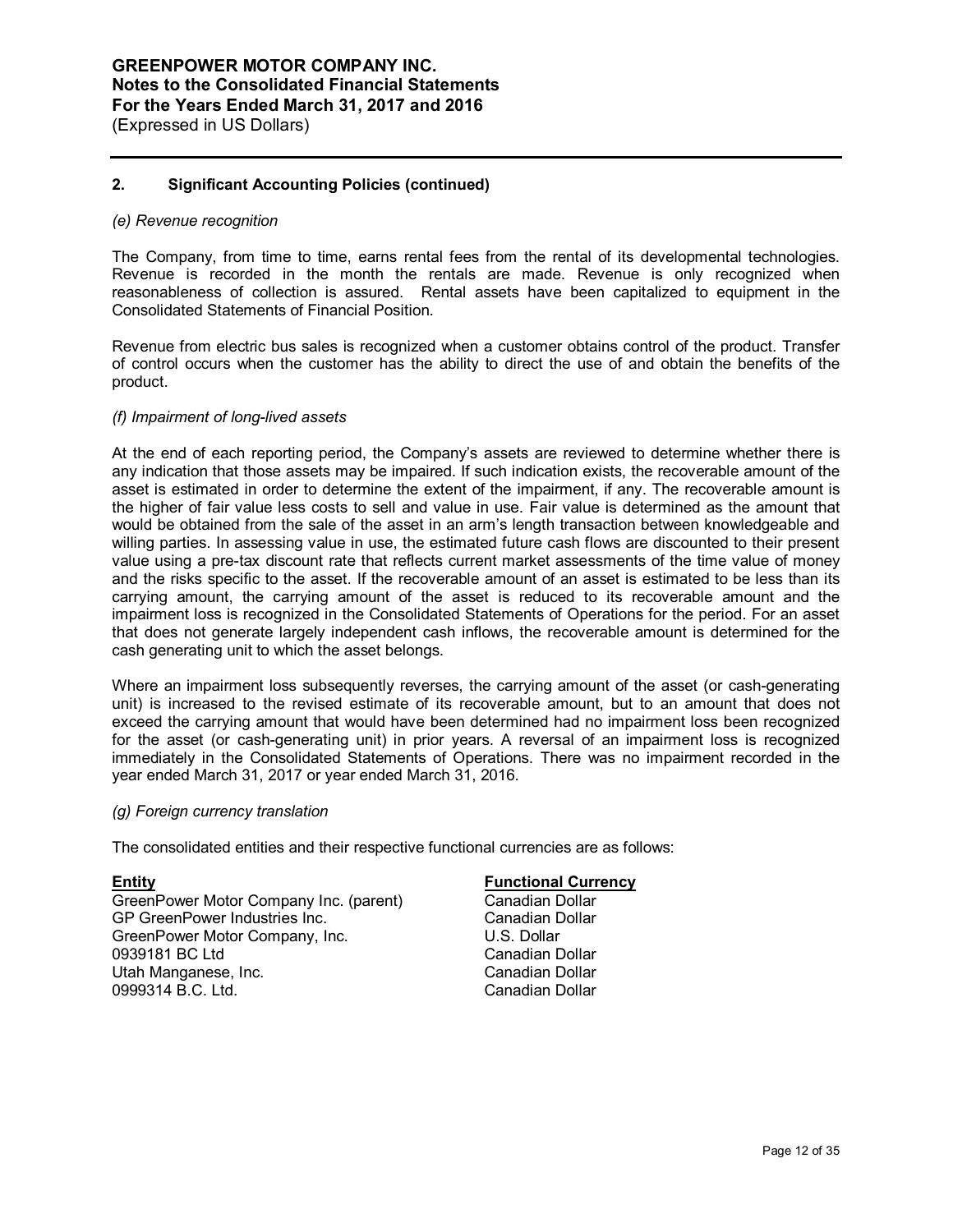(Expressed in US Dollars)

# **2. Significant Accounting Policies (continued)**

### *(g) Foreign currency translation (continued)*

#### Translation to functional currency

Foreign currency transactions are translated into U.S. dollars using exchange rates in effect at the date of the transaction. Monetary assets and liabilities denominated in foreign currencies are translated into the functional currency using the exchange rate in effect at the measurement date. Non-monetary assets and liabilities denominated in foreign currencies are translated into the functional currency using the historical exchange rate or the exchange rate in effect at the measurement date for items recognized at FVTPL. Gains and losses arising from foreign exchange are included in the Consolidated Statements of Operations.

#### Translation to presentation currency

The results and financial position of those entities with a functional currency different from the presentation currency are translated into the presentation currency as follows:

- assets and liabilities are translated at the closing rate at the date of the Statements of Financial Position;
- income and expenses are translated at average exchange rates; and
- all resulting exchange differences are recognized in accumulated other comprehensive loss.

Goodwill and fair value adjustments arising on the acquisition of a foreign entity are treated as assets and liabilities of the foreign entity and translated at the closing rate. Exchange differences arising on translation of foreign operations are recognized in accumulated other comprehensive loss. On disposal of a foreign operation (that is, a disposal of the Company's entire interest in a foreign operation, or a disposal involving loss of control over a subsidiary that includes a foreign operation) all exchange differences accumulated in equity in respect of that operation attributable to the equity holders of the Company are reclassified from accumulated other comprehensive income/loss to net income/loss for the period.

#### *(h) Inventory*

Inventory is recorded at the lower of cost and net realizable value with cost determined on a specific item basis. The Company's inventory consists of electric buses in process, production supplies, and finished goods. In determining net realizable value for new buses, the Company primarily considers the age of the vehicles along with the timing of annual and model changeovers. For used buses, the Company considers recent market data and trends such as loss histories along with the current age of the inventory.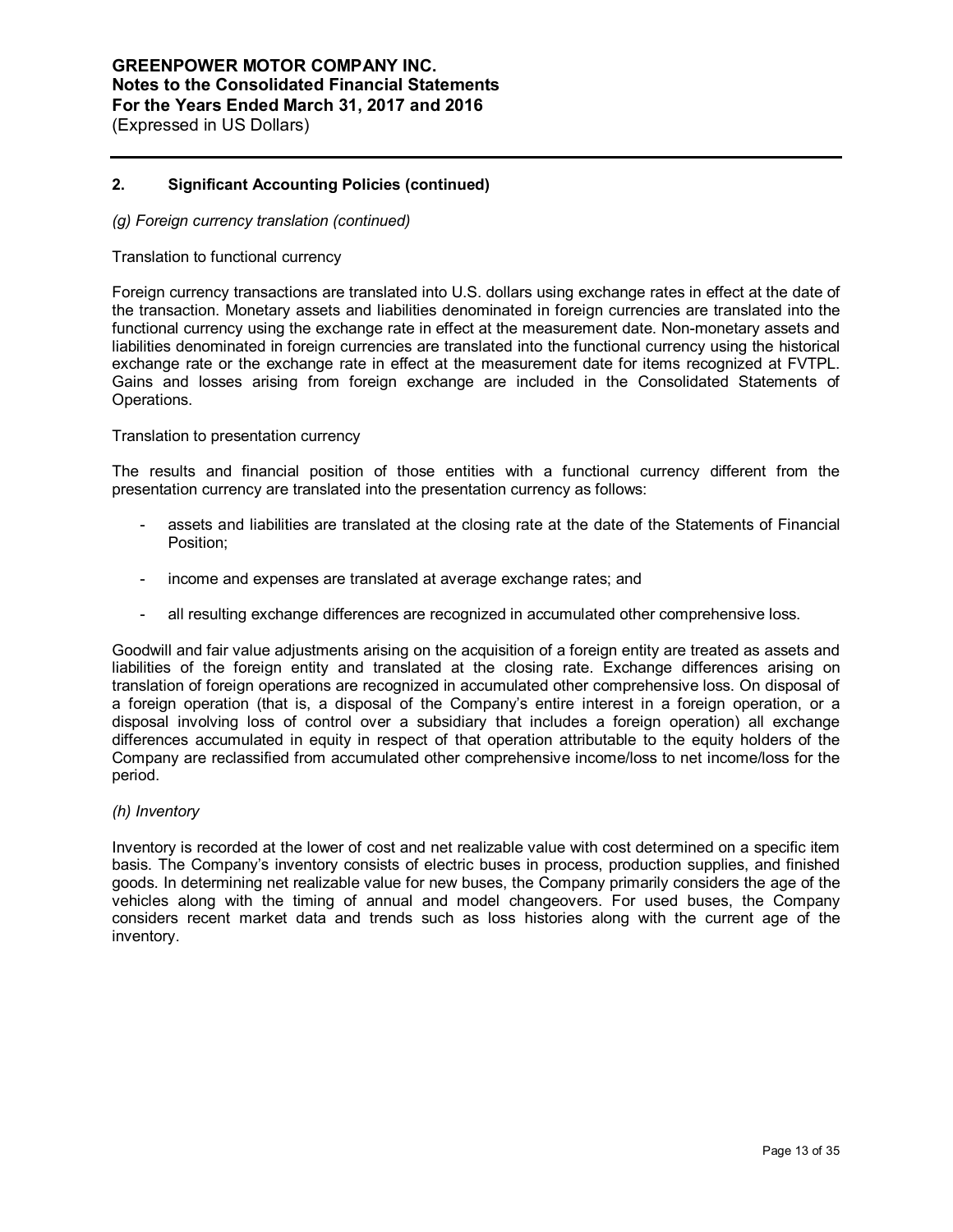(Expressed in US Dollars)

### **2. Significant Accounting Policies (continued)**

#### *(i) Property, plant, and equipment*

Property, plant and equipment ("PPE") are carried at cost, less accumulated depreciation and accumulated impairment losses. The cost of an item of PPE consists of the purchase price, any costs directly attributable to bringing the asset to the location and condition necessary for its intended use and an initial estimate of the costs of dismantling and removing the item and restoring the site on which it is located. Depreciation is provided at rates calculated to write off the cost of PPE, less their estimated residual value, using the following rates/estimated lives and methods:

| Computers             | 3 years, straight line method  |
|-----------------------|--------------------------------|
| EV equipment          | 3 years, straight line method  |
| Diesel bus and EV 350 | 7 years, straight line method  |
| Leased asset          | 7 years, straight line method  |
| Furniture             | 7 years, straight line method  |
| Automobile            | 10 years, straight line method |

An item of PPE is derecognized upon disposal or when no future economic benefits are expected to arise from the continued use of the asset. Any gain or loss arising on disposal of the asset, determined as the difference between the net disposal proceeds and the carrying amount of the asset, is recognized in profit or loss in the Consolidated Statements of Operations. Where an item of PPE comprises major components with different useful lives, the components are accounted for as separate items of PPE. Expenditures incurred to replace a component of an item of PPE is accounted for separately, including major inspection and overhaul expenditures are capitalized.

# *(j) Exploration and evaluation assets*

Once a permit to explore an area has been secured, expenditures on exploration and evaluation activities are capitalized to exploration and evaluation assets. PPE used in exploration and evaluation activities are likewise capitalized to exploration and evaluation assets.

Exploration expenditures relate to the initial search for deposits with economic potential and to detailed assessments of deposits or other projects that have been identified as having economic potential.

Management reviews the carrying value of capitalized exploration costs when facts and circumstances suggest that the carrying amount of an asset may exceed its recoverable amount. In the case of undeveloped projects, there may be only inferred resources to form a basis for the impairment review. The review is based on a status report regarding the Company's intentions for development of the undeveloped property.

Once an economically viable reserve has been determined for an area and the decision to proceed with development has been approved, exploration and evaluation assets attributable to that area are first tested for impairment and then reclassified to construction in progress within PPE.

Subsequent recovery of the resulting carrying value depends on successful development or sale of the undeveloped project. If put into production, the costs of acquisition and exploration will be amortized over the life of the property, based on estimated economic reserves. If a project does not prove viable, all irrecoverable costs associated with the project net of any impairment provisions are written off. As at March 31, 2017, there was no production activity.

Mineral exploration and evaluation expenditures are classified as intangible assets.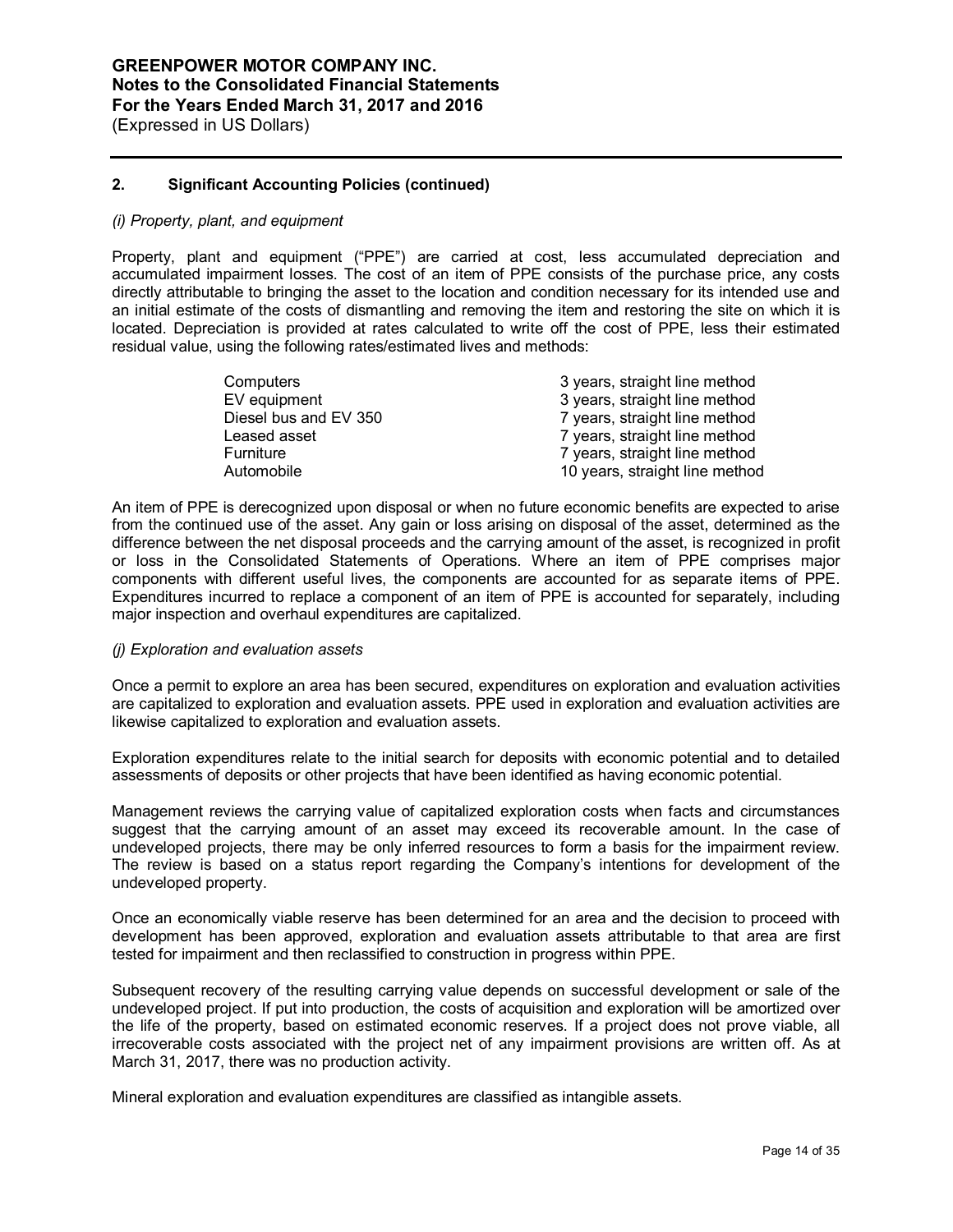(Expressed in US Dollars)

# **2. Significant Accounting Policies (continued)**

#### *(k) Restoration, rehabilitation, and environmental obligations*

An obligation to incur restoration, rehabilitation and environmental costs arises when environmental disturbance is caused by the exploration or development of a mineral property interest. Such costs arising from the decommissioning of plant and other site preparation work, discounted to their net present value, are provided for and capitalized to the carrying amount of the asset, along with a corresponding liability as soon as the obligation to incur such costs arises. The timing of the actual rehabilitation expenditure is dependent on a number of factors such as the life and nature of the asset, the operating license conditions and, when applicable, the environment in which the mine operates.

Discount rates using a pre-tax rate that reflects the time value of money are used to calculate the net present value. These costs are charged against profit or loss over the economic life of the related asset, through amortization using either the unit-of-production or the straight line method. The corresponding liability is progressively increased as the effect of discounting unwinds creating an expense recognized in profit or loss.

Decommissioning costs are also adjusted for changes in estimates. Those adjustments are accounted for as a change in the corresponding capitalized cost, except where a reduction in costs is greater than the unamortized capitalized cost of the related assets, in which case the capitalized cost is reduced to nil and the remaining adjustment is recognized in profit or loss.

The operations of the Company have been, and may in the future be, affected from time to time in varying degree by changes in environmental regulations, including those for site restoration costs. Both the likelihood of new regulations and their overall effect upon the Company are not predictable.

The Company has no material restoration, rehabilitation and environmental obligations as the disturbance to date is insignificant.

#### *(l) Loss per share*

The Company presents basic and diluted loss per share data for its common shares, calculated by dividing the loss attributable to common shareholders of the Company by the weighted average number of common shares outstanding during the period. Diluted loss per share does not adjust the loss attributable to common shareholders or the weighted average number of common shares outstanding when the effect is anti-dilutive.

#### *(m) Share capital*

Common shares are classified as equity. Finders fees and other related share issue costs, such as legal, regulatory, and printing, on the issue of the Company's shares are charged directly to share capital, net of any tax effects. During the year ended March 31, 2017, the Company recorded \$32,422 (March 31, 2016 - \$21,533) in share issuance costs on its Consolidated Statements of Changes in Equity in regards to the issuance of shares (Note 6).

### *(n) Income taxes*

Income tax expense comprises current and deferred tax. Current and deferred tax are recognized in net income/loss except to the extent that it relates to a business combination or items recognized directly in equity or in other comprehensive loss/income.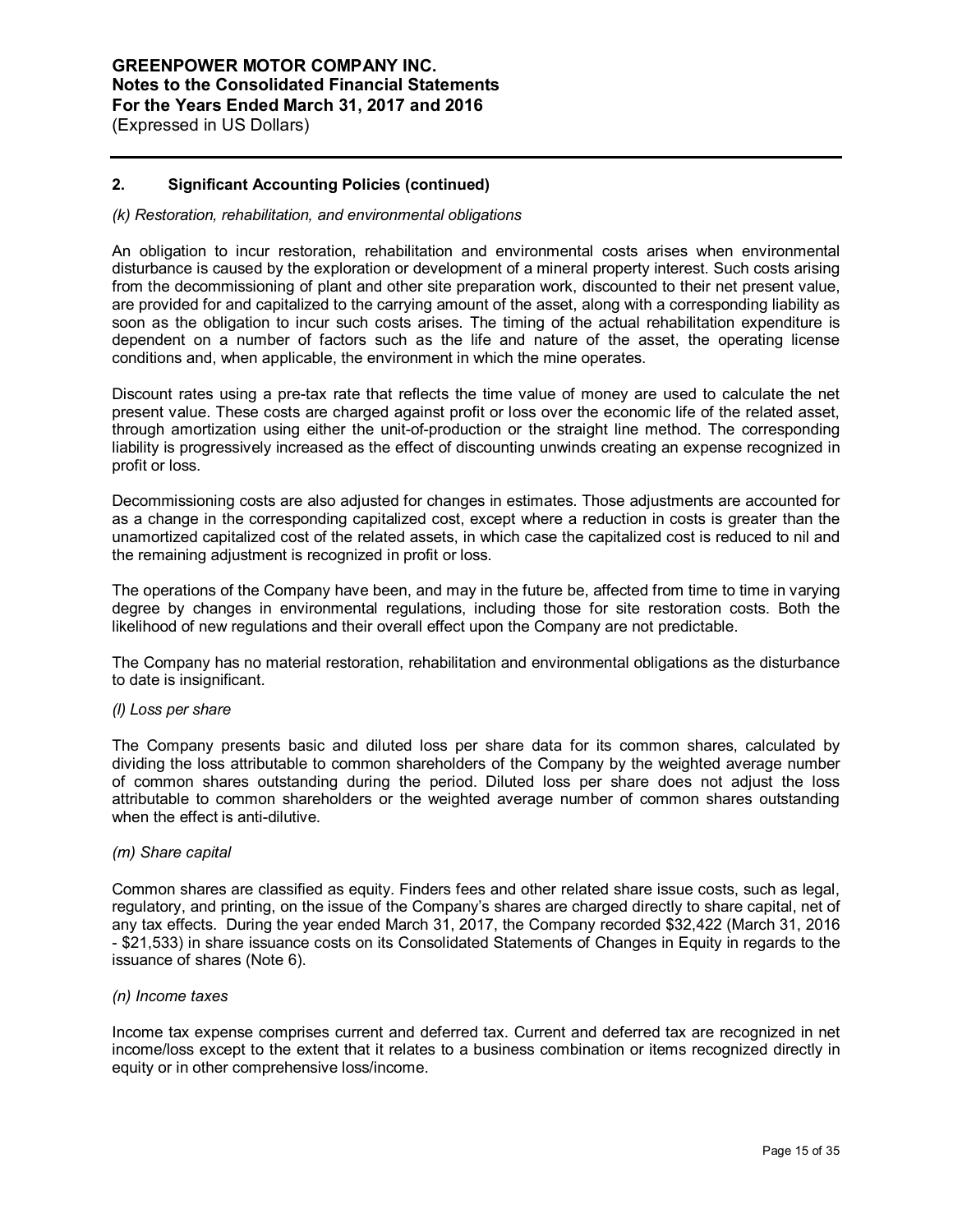(Expressed in US Dollars)

### **2. Significant Accounting Policies (continued)**

#### *(n) Income taxes (continued)*

Current income taxes are recognized for the estimated income taxes payable or receivable on taxable income or loss for the current period and any adjustment to income taxes payable in respect to previous years. Current income taxes are determined using tax rates and tax laws that have been enacted or substantively enacted by the year end date.

Deferred tax assets and liabilities are recognized where the carrying amount of an asset or liability differs from its tax base, except for taxable temporary differences arising on the initial recognition of goodwill and temporary differences arising on the initial recognition of an asset or liability in a transaction which is not a business combination and at the time of the transaction affects neither accounting nor taxable profit or loss.

Recognition of deferred tax assets for unused tax losses, tax credits, and deductible temporary differences is restricted to those instances where it is probable that future taxable profit will be available against which the deferred tax asset can be utilized. At the end of each reporting period the Company reassesses deferred tax assets. The Company recognizes a previously unrecognized deferred tax asset to the extent that it has become probable that future taxable profit will allow the deferred tax asset to be recovered.

#### *(o) Critical accounting estimates and judgments*

The preparation of these consolidated financial statements requires management to make certain estimates, judgments and assumptions that affect the reported amounts of assets and liabilities at the date of the financial statements and reported amounts of expenses during the reporting period. Actual outcomes could differ from these estimates. These consolidated financial statements include estimates which, by their nature, are uncertain. The impacts of such estimates are pervasive throughout the consolidated financial statements, and may require accounting adjustments based on future occurrences. Revisions to critical accounting estimates are recognized in the period in which the estimate is revised and future periods if the revision affects both current and future periods. These estimates are based on historical experience, current and future economic conditions and other factors, including expectations of future events that are believed to be reasonable under the circumstances.

#### *Critical accounting estimates*

Significant assumptions about the future and other sources of estimation uncertainty that management has made at the end of the reporting period, that could result in a material adjustment to the carrying amounts of assets and liabilities, in the event that actual results differ from assumptions made, relate to, but are not limited to the inputs used in the Black-Scholes option pricing model to measure stock-based compensation and the equity portion of convertible debentures, determination of the useful life of equipment, net realizable value of inventory, and the \$nil provision for income taxes.

#### *Critical accounting judgments*

- i. the assessment of the carrying value of the exploration and evaluation assets included in the consolidated statements of financial position for indicators of impairment;
- ii. the determination of categories of financial assets and financial liabilities;
- iii. the determination of the functional currency of each entity within the consolidated Company;
- iv. the allocation between debt and equity for the convertible debentures; and
- v. the Company's ability to continue as a going concern (Note 1).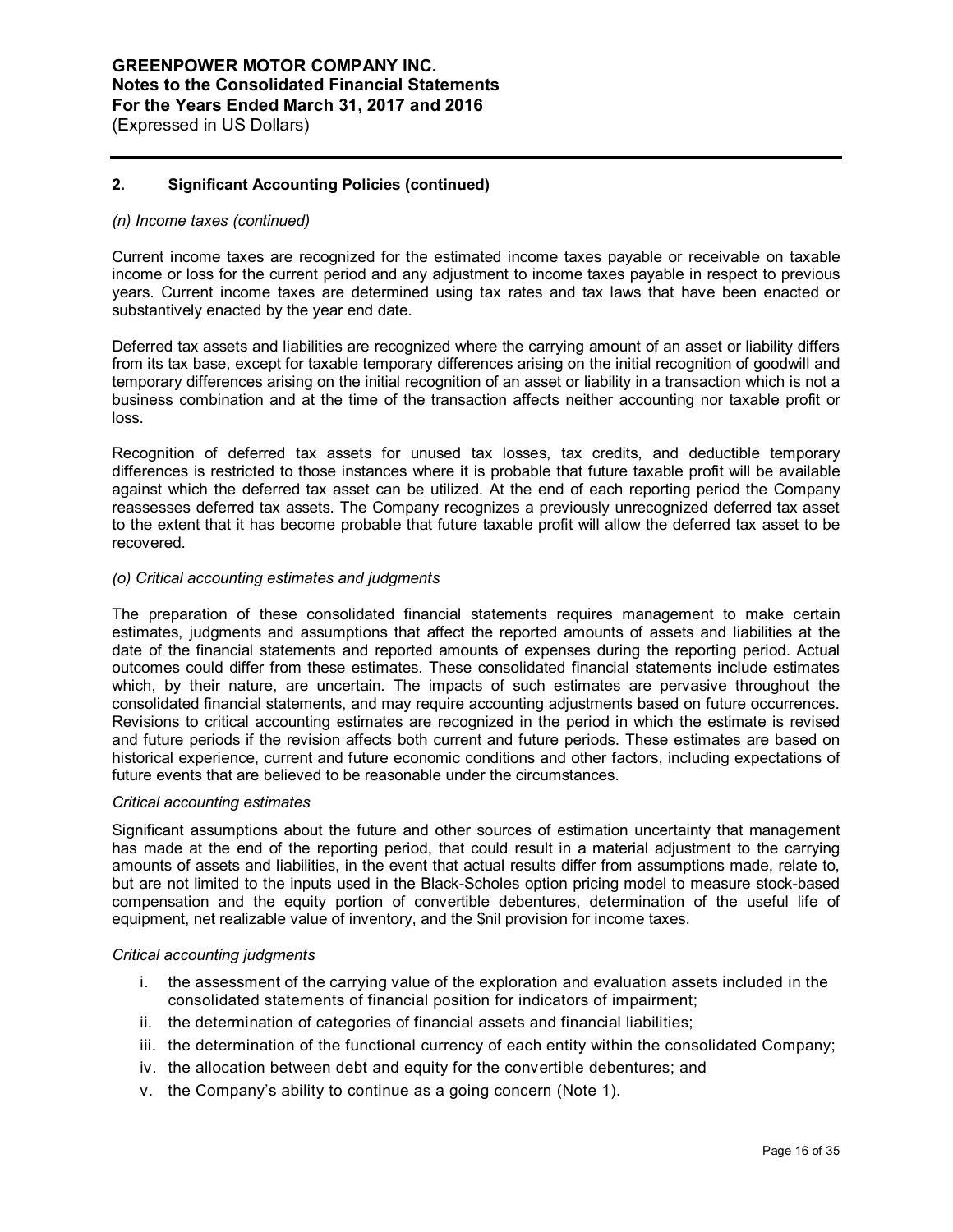(Expressed in US Dollars)

# **2. Significant Accounting Policies (continued)**

#### *(p) Share-based payment transactions*

The Company grants share-based awards to certain officers, employees, directors and other eligible persons. For equity-settled awards, the fair value is charged to the Statement of Operations and credited to the share-option reserve account, on a straight-line basis over the vesting period, after adjusting for the estimated number of awards that are expected to vest.

The fair value of the equity-settled awards is determined at the date of the grant. In calculating fair value, no account is taken of any vesting conditions, other than conditions linked to the price of the shares of the Company. Each tranche in an award is considered a separate award with its own vesting period and grant date fair value. The fair value is determined by using the Black-Scholes option pricing model. At each financial reporting date, the cumulative expense representing the extent to which the vesting period has expired and management's best estimate of the awards that are ultimately expected to vest is computed. The movement in cumulative expense is recognized in the Consolidated Statements of Operations with a corresponding entry against the related equity settled share-based payments reserve account. No expense is recognized for awards that do not ultimately vest. If the awards expire unexercised, the related amount remains in share-option reserve.

Where equity instruments are granted to non-employees, they are recorded at the fair value of the goods or services received in the Consolidated Statements of Operations, unless they are related to the issuance of shares. Amounts related to the issuance of shares are recorded as a reduction of share capital. When the value of goods or services received in exchange for the share-based payment cannot be reliably estimated, the fair value is measured by use of valuation model. The fair value of stock options granted to non-employees is re-measured at the earlier of each financial reporting or vesting date, and any adjustment is charged or credited to operations upon re-measurement.

### *(q) Valuation of equity units issued in private placements*

The Company has adopted a residual value method with respect to the measurement of shares and warrants issued as private placement units. The residual value method first allocates value to the more easily measurable component based on fair value and then the residual value, if any, to the less easily measurable component.

The fair value of the common shares issued in the private placement was determined to be the more easily measurable component and were valued at their fair value, as determined by the closing quoted bid price on the announcement date. The balance, if any, is allocated to the attached warrants. Any fair value attributed to the warrants is recorded as warrant reserve. If the warrants are exercised, the related amount is reclassified as share capital. If the warrants expire unexercised, the related amount remains in warrant reserve.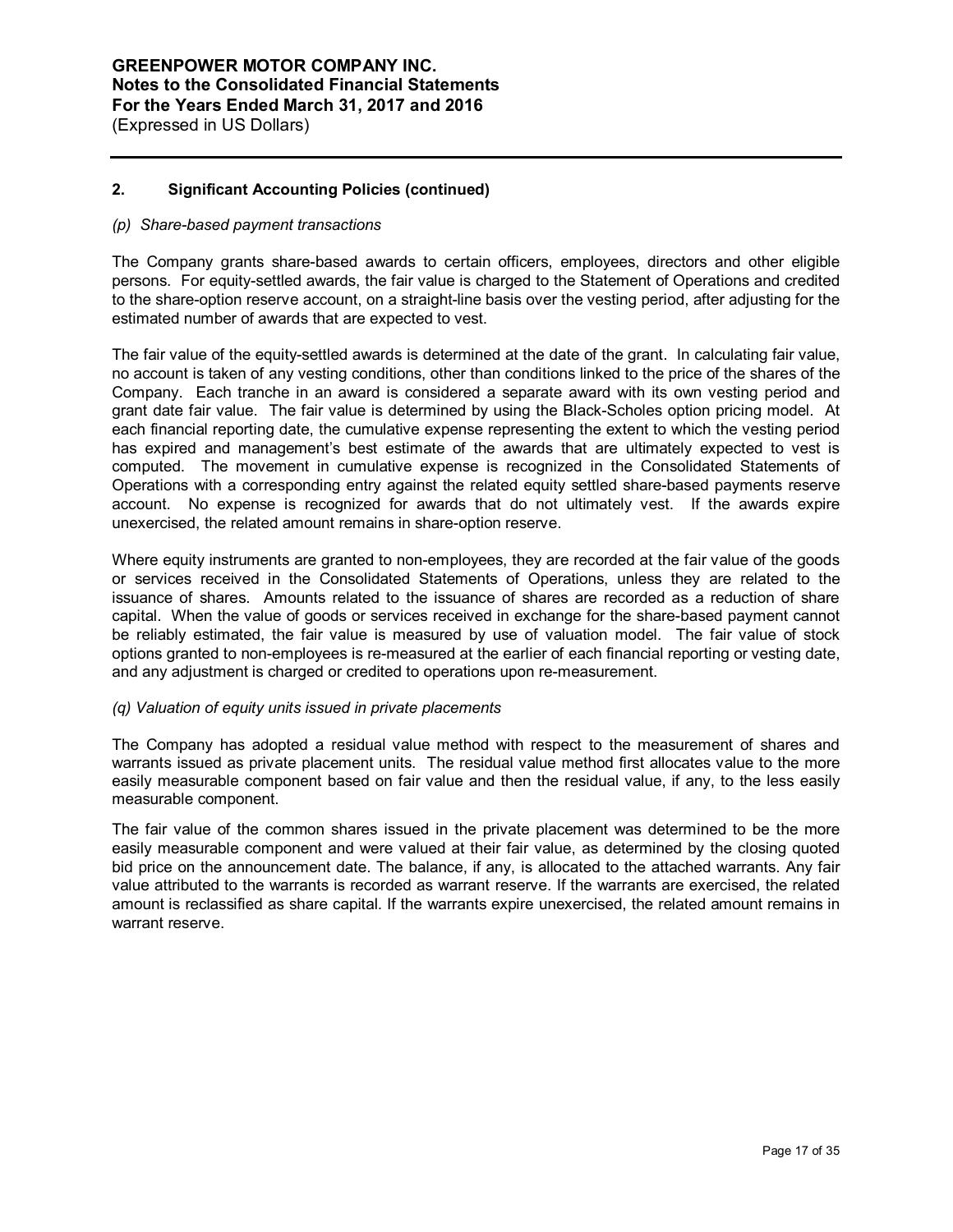(Expressed in US Dollars)

### **2. Significant Accounting Policies (continued)**

#### *(r) Adoption of accounting standards*

The following new or amended standards were adopted during the year ended March 31, 2017:

#### *Amendments to IFRS 7 Financial Instruments*

The amendments clarify the applicability of the amendments to IFRS 7 Disclosure–Offsetting Financial Assets and Financial Liabilities to condensed interim financial statements.

### *Amendments to IAS 1 Presentation of Financial Statements*

These amendments clarify existing IAS 1 requirements resulting from the Disclosure Initiative. It is designed to further encourage companies to apply professional judgment in determining what information to disclose in their financial statements.

#### *IAS 16 Property, Plant and Equipment*

The amendment clarifies the acceptable methods of depreciation and amortization.

#### *Amendments to IFRS 10, IFRS 12, and IAS 28*

These amendments (Investment Entities: Applying the Consolidation Exception) clarify and confirm that: (1) the exemption from preparing consolidated financial statements for an intermediate parent entity is available to a parent entity that is a subsidiary of an investment entity, even if the investment entity measures all of its subsidiaries at fair value; (2) a subsidiary that provides services related to the parent's investment activities should not be consolidated if the subsidiary itself is an investment entity; (3) when applying the equity method to an associate or a joint venture, a non-investment entity investor in an investment entity may retain the fair value measurement applied by the associate or joint venture to its interests in subsidiaries; and (4) an investment entity measuring all of its subsidiaries at fair value provides the disclosures relating to investment entities required by IFRS 12.

The adoption of the above accounting policies did not have an effect on the consolidated financial statements for the year ended March 31, 2017.

#### *(s) Future accounting pronouncements*

Certain new accounting standards and interpretations have been published by the IASB or the IFRS Interpretations Committee that are not mandatory for the March 31, 2017 reporting period.

The Company has reviewed new and revised accounting pronouncements that have been issued but are not yet effective. The Company has not early adopted any of these standards and is currently evaluating the impact, if any, that these standards might have on its consolidated financial statements.

Amendments to IAS 7 Statement of Cash Flows require that the following changes in liabilities arising from financing activities are disclosed (to the extent necessary): (i) changes from financing cash flows; (ii) changes arising from obtaining or losing control of subsidiaries or other businesses; (iii) the effect of changes in foreign exchange rates; (iv) changes in fair values; and (v) other changes. One way to fulfil the new disclosure requirement is to provide a reconciliation between the opening and closing balances in the statement of financial position for liabilities arising from financing activities. Finally, the amendments state that changes in liabilities arising from financing activities must be disclosed separately from changes in other assets and liabilities. These amendments are effective for reporting periods beginning on or after January 1, 2017.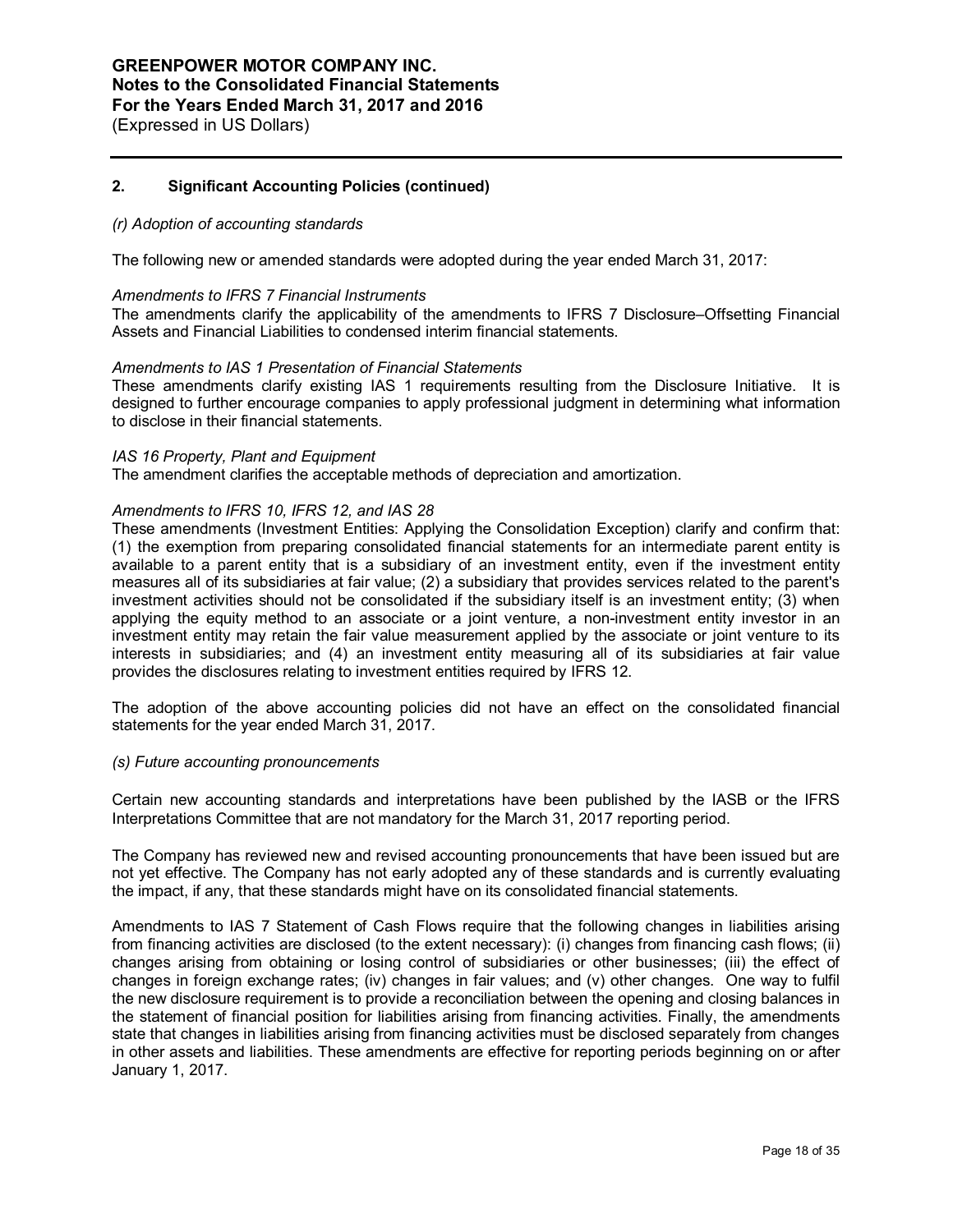(Expressed in US Dollars)

# **2. Significant Accounting Policies (continued)**

#### *(s) Future accounting pronouncements (continued)*

IFRS 15 Revenue from Contracts with Customers provides a single principle-based framework to be applied to all contracts with customers. IFRS 15 replaces the previous revenue standard IAS 18, Revenue, and the related Interpretations on revenue recognition. The standard scopes out contracts that are considered to be lease contracts, insurance contracts and financial instruments. The new standard is a control-based model as compared to the existing revenue standard which is primarily focused on risks and rewards. Under the new standard, revenue is recognized when a customer obtains control of a good or service. Transfer of control occurs when the customer has the ability to direct the use of and obtain the benefits of the good or service. This standard is effective for reporting periods beginning on or after January 1, 2018.

IFRS 9 Financial Instruments replaces the current standard IAS 39 Financial Instruments: Recognition and Measurement, replacing the current classification and measurement criteria for financial assets and liabilities with only two classification categories: amortized cost and fair value. This standard has an effective date of January 1, 2018.

IFRS 16 Leases was issued in January 2016 and specifies how an IFRS reporter will recognize, measure, present and disclose leases. The standard provides a single lessee accounting model, requiring lessees to recognize assets and liabilities for all leases unless the lease term is 12 months or less or the underlying asset has a low value. Lessors continue to classify leases as operating or finance, with IFRS 16's approach to lessor accounting substantially unchanged from its predecessor, IAS 17. This standard is effective for reporting periods beginning on or after January 1, 2019.

### **3. Inventory**

The following is a listing of inventory as at March 31, 2017 and 2016:

|                            | March 31, 2017 | March 31, 2016 |
|----------------------------|----------------|----------------|
| Work in-Process            | 1.078.324      | 1.004.459      |
| <b>Production Supplies</b> | 81,462         | 73.997         |
| <b>Finished Goods</b>      | 50,000         | 1,163,798      |
|                            | 1,209,786      | 2,242,254      |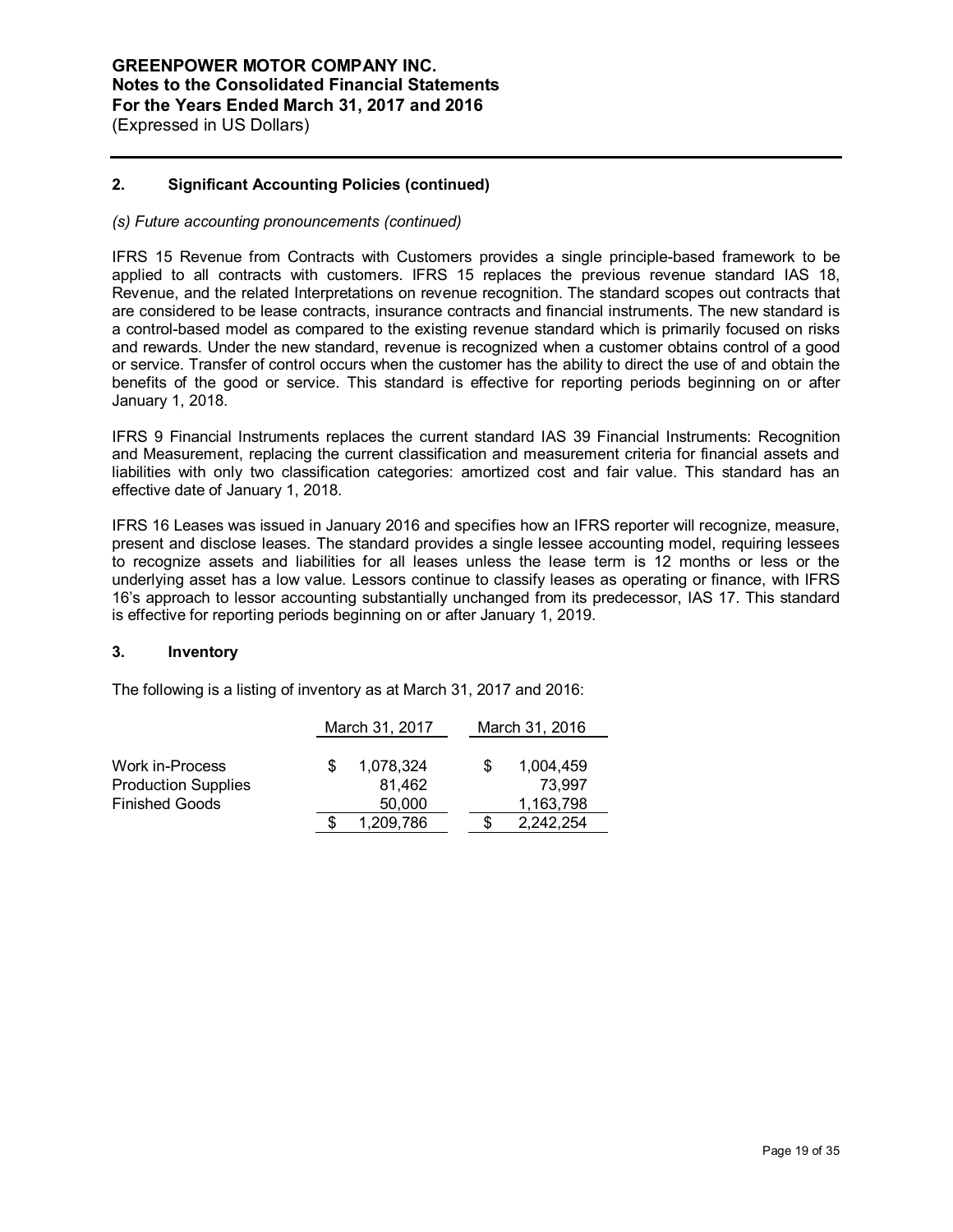# **GREENPOWER MOTOR COMPANY INC. Notes to the Consolidated Financial Statements For the Years Ended March 31, 2017 and 2016** (Expressed in US Dollars)

# **4. Property and Equipment**

The following is a summary of activities from March 31, 2015 to March 31, 2017:

|                                                                         |     |                      |               |             |                                |     | <b>Demonstration Buses</b> |            | Leased        | EV            |            |    |                            |
|-------------------------------------------------------------------------|-----|----------------------|---------------|-------------|--------------------------------|-----|----------------------------|------------|---------------|---------------|------------|----|----------------------------|
| Cost                                                                    |     | Computers            | Furniture     | Automobiles | Diesel Bus                     |     | EV 350's                   | <b>WIP</b> | Asset         | Equipment     | Land       |    | Total                      |
| Balance, March 31, 2015<br>Additions                                    |     | 2,250<br>4,409       | £.<br>23,331  | 25,283      | \$<br>46,623                   | \$. | 652,836                    | \$         | \$            |               | \$         | S  | 701,709<br>53,023          |
| Foreign exchange translation                                            |     | (42)                 | 122           |             | (1, 348)                       |     |                            |            |               |               |            |    | (1, 268)                   |
| Balance, March 31, 2016<br>Additions                                    |     | 6,617<br>962         | 23,453        | 25,283      | 45,275                         |     | 652,836                    |            |               |               | 679,254    |    | 753,464<br>680,216         |
| Transfers from inventory                                                |     |                      |               |             |                                |     | 527,985                    | 217,325    | 669,373       | 616,491       |            |    | 2,031,174                  |
| Foreign exchange translation                                            |     | (151)                | (539)         |             | (1, 310)                       |     |                            |            |               |               |            |    | (2,000)                    |
| Balance, March 31, 2017                                                 |     | 7,428                | \$22,914      | 25,283      | \$<br>43,965                   | \$  | ,180,821                   | 217,325    | \$<br>669,373 | \$ 616,491    | \$ 679,254 |    | \$3,462,854                |
| Depreciation and impairment losses                                      |     |                      |               |             |                                |     |                            |            |               |               |            |    |                            |
| Balance, March 31, 2015<br>Depreciation<br>Foreign exchange translation | \$. | 2,250<br>434<br>(62) | \$            | 1,347       | \$<br>12,270<br>6,434<br>(320) | \$  | 46,631<br>93,262           | \$         |               |               | \$         |    | 61,151<br>101,477<br>(382) |
| Balance, March 31, 2016                                                 |     | 2,622                |               | 1,347       | 18,384                         |     | 139,893                    |            |               |               |            |    | 162,246                    |
| Depreciation<br>Foreign exchange translation                            |     | 1,738<br>(354)       | 3,323<br>(49) | 2,528       | 6,417<br>(518)                 |     | 112,119                    |            |               | 51,373        |            |    | 177,498<br>(921)           |
| Balance, March 31, 2017                                                 | \$  | 4,006                | 3,274<br>\$   | 3,875       | \$<br>24,283                   |     | 252,012                    | \$         | \$            | \$<br>51,373  | \$         | \$ | 338,823                    |
| Carrying amounts                                                        |     |                      |               |             |                                |     |                            |            |               |               |            |    |                            |
| As at March 31, 2016                                                    |     | 3,995                | 23,453<br>\$  | 23,936      | \$<br>26,891                   |     | 512,943                    |            |               |               |            |    | 591,218                    |
| As at March 31, 2017                                                    |     | 3,422                | 19,640<br>\$  | 21,408      | \$<br>19,682                   |     | 928,809                    | 217,325    | \$<br>669,373 | \$<br>565,118 | \$ 679,254 |    | \$3,124,031                |

During the year ended March 31, 2017, the Company completed the acquisition of 9.3 acres of land in Porterville, California at a purchase price of \$660,000 for the construction of a 150,000 square foot manufacturing facility and offices on this property to facilitate the production of all-electric buses. The purchase price was comprised of a \$66,000 deposit, which will be used for the construction, made in June 2016 and the remaining balance through the issuance of a \$594,000 promissory note (Note 10). In addition to the land acquisition price, the Company also capitalized \$19,254 in legal and closing fees.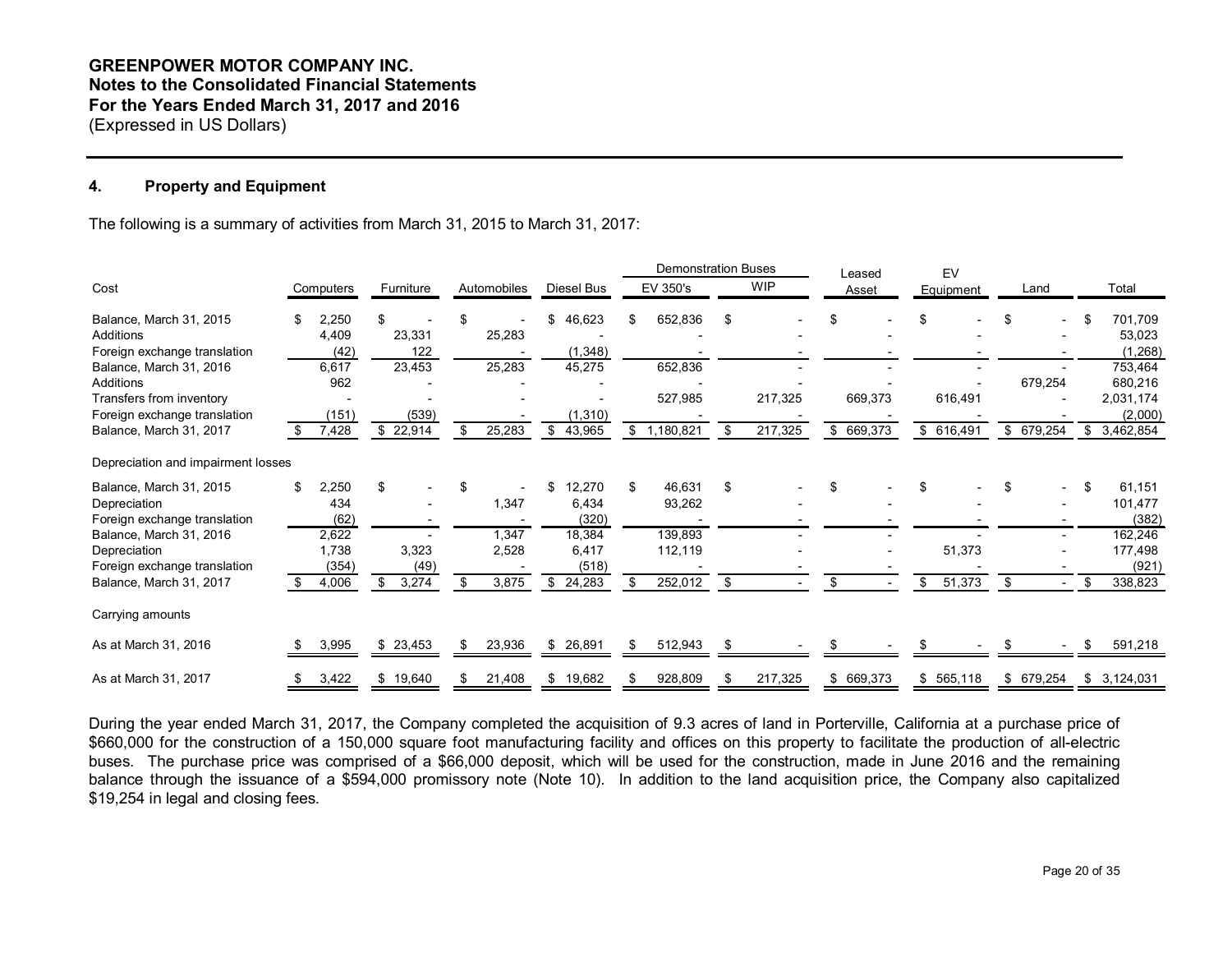(Expressed in US Dollars)

# **4. Property and Equipment (continued)**

On March 7, 2017, the Company entered into a one-year lease agreement with a private tour operator (the "Lessee") in Victoria, Canada to lease an all-electric bus (the "Vehicle"). Commencing April 5, 2017, the lessee will pay the Company CDN\$12,895 per month, plus applicable taxes. The Lessee has the option to acquire the Vehicle before the end of the lease term for the amount of CDN\$ 1,275,111, plus applicable taxes.

### **5. Exploration and Evaluation Assets**

The Company, through its wholly-owned subsidiary Utah Manganese, Inc. ("Utah Manganese"), which was incorporated in the State of Utah, is in the business of owning, exploiting, exploring, developing and evaluating mineral properties, as well as future production and future disposal once production is completed. The Company owns interests in multiple mineral titles and claims in the southwest region of Utah. Utah Manganese staked 150 claims on four properties near Moab, Utah including:

- · Dubinky Well (50 claims)
- · Duma Point (70 claims)
- Moab Fault (15 claims)
- Flat Iron (15 claims)

Title to mining properties involves certain inherent risks due to the difficulties of determining the validity of certain claims as well as the potential for problems arising from the frequently ambiguous conveyancing historic characteristic of many mining properties. The Company has made a decision not to renew the annual maintenance fees on these claims at this time. The impairment assessment of exploration and evaluation assets resulted in a write-down in the carrying value of exploration and evaluation assets in the amount of \$584,436 during the year ended March 31, 2015 to account for the reduced scope of activities.

|                         | Gross value |   | Impairment | Carrying value |
|-------------------------|-------------|---|------------|----------------|
| March 31, 2015          | 611.626     | S | (584.436)  | 27.190         |
| Additions               | 1.628       |   |            | 1,628          |
| March 31, 2016 and 2017 | 613,254     |   | (584,436)  | 28,818         |

### **6. Share Capital**

#### Authorized

Unlimited number of common shares without par value Unlimited number of preferred shares without par value

#### Issued

On December 17, 2015, the Company completed a non-brokered private placement for a total of 6,201,699 units at a price of CDN\$0.35 per unit for gross proceeds of CDN\$2,170,595 (USD\$1,577,156). Each unit consisted of one common share and one-half of one non-transferable share purchase warrant. Each warrant entitles the holder to purchase one common share with an exercise price of CDN\$0.50 per share until and on December 16, 2016, CDN\$0.75 per share until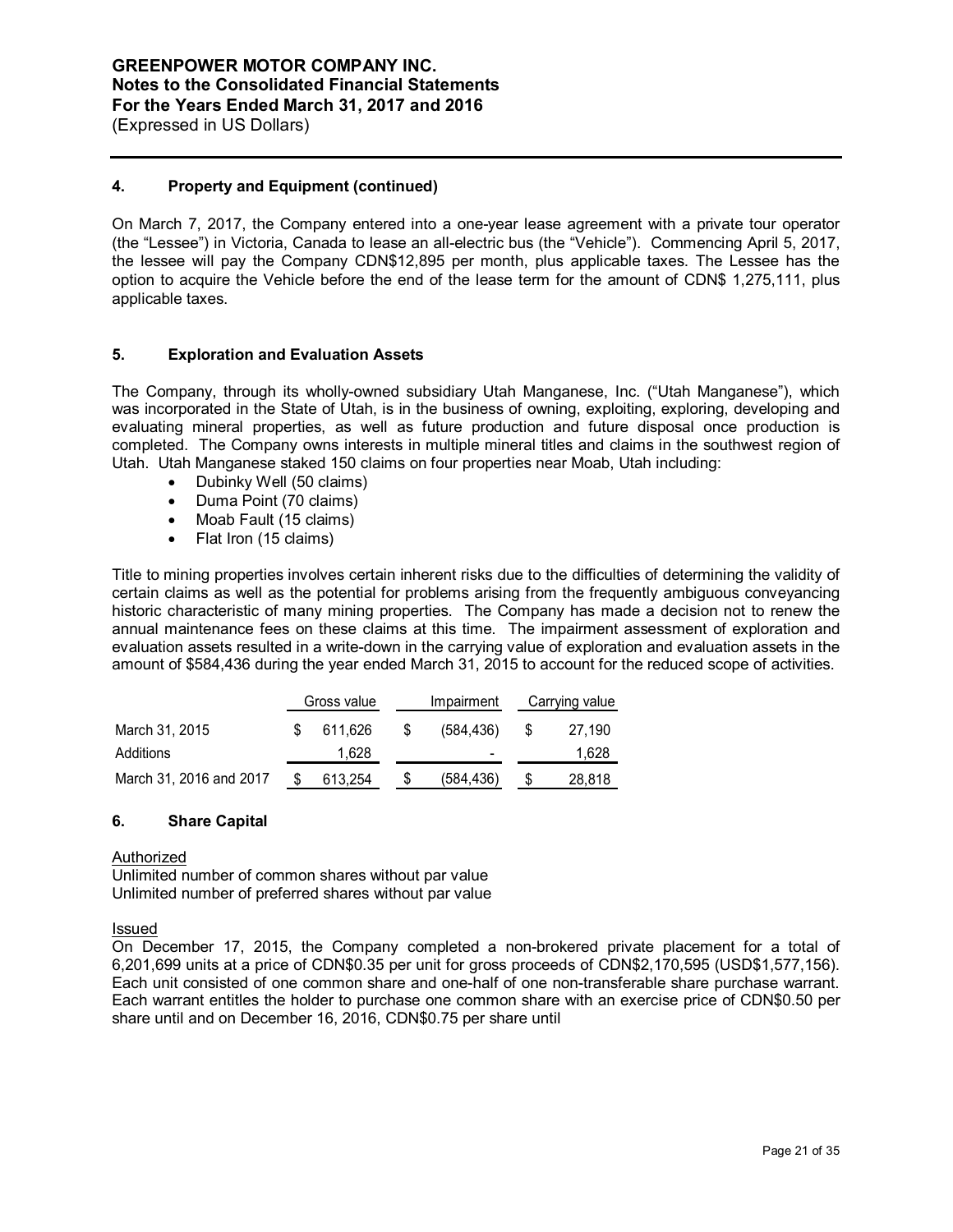(Expressed in US Dollars)

### **6. Share Capital (continued)**

and on December 17, 2017 and at CDN\$1.00 per share until and on December 17, 2018. The Company issued 3,100,846 common share purchase warrants (Note 8), and incurred \$21,533 in share issuance costs including \$2,772 in finder's fees.

During the year ended March 31, 2016, the Company issued a total of 155,000 shares pursuant to the exercise of 5,000 broker options and 150,000 stock options.

On May 25, 2016, the Company completed a non-brokered private placement of 1,000,000 common shares at a subscription price of CDN\$0.30 per share for gross proceeds of CDN\$300,000 (USD\$232,440) and incurred \$22,004 in share issuance costs including \$11,613 in finder's fees.

On June 2, 2016, CDN\$20,000 (USD\$13,860) worth of convertible debentures were converted into 50,000 common shares with a conversion price of CDN\$0.40.

On October 17, 2016, the Company completed a non-brokered private placement for a total of 684,541 units at a price of CDN\$0.75 per unit for gross proceeds of CDN\$513,406 (USD\$391,557). Each unit consisted of one common share and one-half of one non-transferable share purchase warrant. Each warrant entitles the holder to purchase one common share with an exercise price of CDN\$1.10 per share until and on October 16, 2017 and CDN\$1.50 per share until and on October 16, 2018. The Company issued 342,270 common share purchase warrants (Note 8), and incurred \$10,418 in share issuance costs including \$5,412 in finder's fees.

During the year ended March 31, 2017, the Company issued a total of 6,031,588 shares pursuant to the exercise of 284,520 broker options, 1,338,750 stock options, and 4,408,318 warrants.

As at March 31, 2017, the Company had 15,154,197 shares held in escrow (March 31, 2016 – 23,545,848).

# **7. Stock Options**

The Company has an incentive stock option plan whereby it grants options to directors, officers, employees, and consultants of the Company. On March 9, 2016, the shareholders approved the current plan which allows for the issuance of up to 10,440,790 shares (the "2016 Plan"). The exercise price of options granted under the 2016 Plan may not be less than the minimum prevailing price permitted by the TSXV policies with a maximum term of 10 years. Prior to the adoption of the 2016 Plan, the Company had adopted an incentive stock option plan (the "Plan"), whereby it could grant options to directors, officers, employees, and consultants of the Company.

On March 30, 2017, the shareholders approved an increase in the number of common shares available for issuance under the 2016 Plan from 10,440,790 to 13,656,367.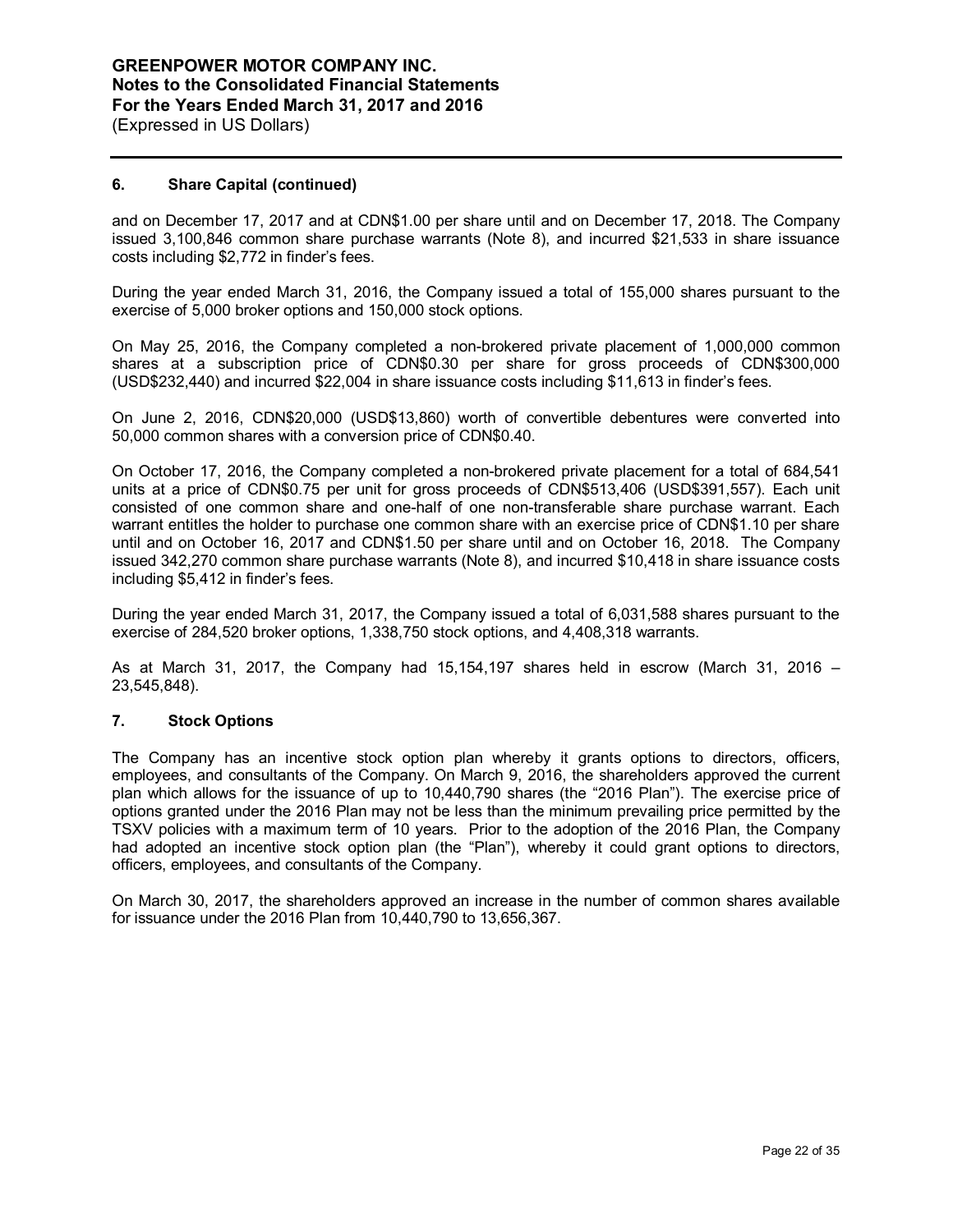(Expressed in US Dollars)

# **7. Stock Options (continued)**

The Company had the following incentive stock options granted under its Plan and 2016 Plan that are issued and outstanding at March 31, 2017:

|                                 |                           | <b>Incentive Stock Options</b> |                |             |                 |                                  |  |  |  |
|---------------------------------|---------------------------|--------------------------------|----------------|-------------|-----------------|----------------------------------|--|--|--|
| <b>Expiry Date</b>              | Exercise<br>Price (CDN\$) | Balance<br>March 31, 2016      | Granted        | Exercised   | Forfeited       | <b>Balance</b><br>March 31, 2017 |  |  |  |
| December 23, 2016               | \$<br>0.25                | 215,000                        |                | (215,000)   |                 |                                  |  |  |  |
| February 22, 2017               | \$<br>0.25                | 45,000                         |                | (45,000)    |                 |                                  |  |  |  |
| April 25, 2017                  | \$<br>0.82                |                                | 100,000        |             | (75,000)        | (1)<br>25,000                    |  |  |  |
| July 3, 2017                    | \$<br>0.25                | 45,000                         |                |             |                 | 45,000                           |  |  |  |
| February 22, 2018               | \$<br>0.25                | 250,000                        |                |             |                 | 250,000                          |  |  |  |
| July 3, 2018                    | \$<br>0.40                | 200,000                        |                |             | (50,000)        | 150,000                          |  |  |  |
| July 3, 2018                    | \$<br>0.25                | 750,000                        |                |             |                 | 750,000                          |  |  |  |
| September 1, 2018               | \$<br>0.25                | 20,000                         |                |             |                 | 20,000                           |  |  |  |
| October 20, 2018                | \$<br>0.25                | 90,000                         |                | (67, 500)   | (22,500)        |                                  |  |  |  |
| January 20, 2019                | \$<br>0.225               | 85,000                         |                | (42,500)    | (42,500)        |                                  |  |  |  |
| April 20, 2019                  | \$<br>0.19                |                                | 175,000        | (43,750)    | (131, 250)      |                                  |  |  |  |
| December 23, 2019               | \$<br>0.25                | 450,000                        |                | (25,000)    | (50,000)        | 375,000                          |  |  |  |
| December 23, 2019               | \$<br>0.25                | 4,684,717                      |                | (800,000)   |                 | 3,884,717                        |  |  |  |
| December 23, 2019               | \$<br>0.25                | 500,000                        | $\overline{a}$ | (100, 000)  | (100,000)       | 300,000                          |  |  |  |
| March 25, 2020                  | \$<br>0.25                | 200,000                        |                |             |                 | 200,000                          |  |  |  |
| September 1, 2020               | \$<br>0.25                | 100,000                        |                |             |                 | 100,000                          |  |  |  |
| January 8, 2021                 | \$<br>0.30                | 50,000                         |                |             | (50,000)        |                                  |  |  |  |
| February 4, 2021                | \$<br>0.35                | 500,000                        |                |             |                 | 500,000                          |  |  |  |
| May 6, 2021                     | \$<br>0.35                |                                | 530,000        |             |                 | 530,000                          |  |  |  |
| October 27, 2021                | \$<br>0.62                |                                | 500,000        |             |                 | 500,000                          |  |  |  |
| February 2, 2022                | \$<br>0.75                |                                | 715,000        |             |                 | 715,000                          |  |  |  |
| Total outstanding               |                           | 8,184,717                      | 2,020,000      | (1,338,750) | (521, 250)      | 8,344,717                        |  |  |  |
| Total exercisable               |                           | 6,507,217                      |                |             |                 | 6,272,217                        |  |  |  |
| Weighted Average                |                           |                                |                |             |                 |                                  |  |  |  |
| Exercise Price (CDN\$)          |                           | 0.26<br>\$                     | \$<br>0.57     | 0.25<br>\$  | \$<br>$0.33$ \$ | 0.33                             |  |  |  |
| Weighted Average Remaining Life |                           |                                |                |             |                 | 2.95 years                       |  |  |  |

(1) Expired unexercised subsequent to the year-end

As at March 31, 2017, there are 3,822,900 options available for issuance under the 2016 Plan.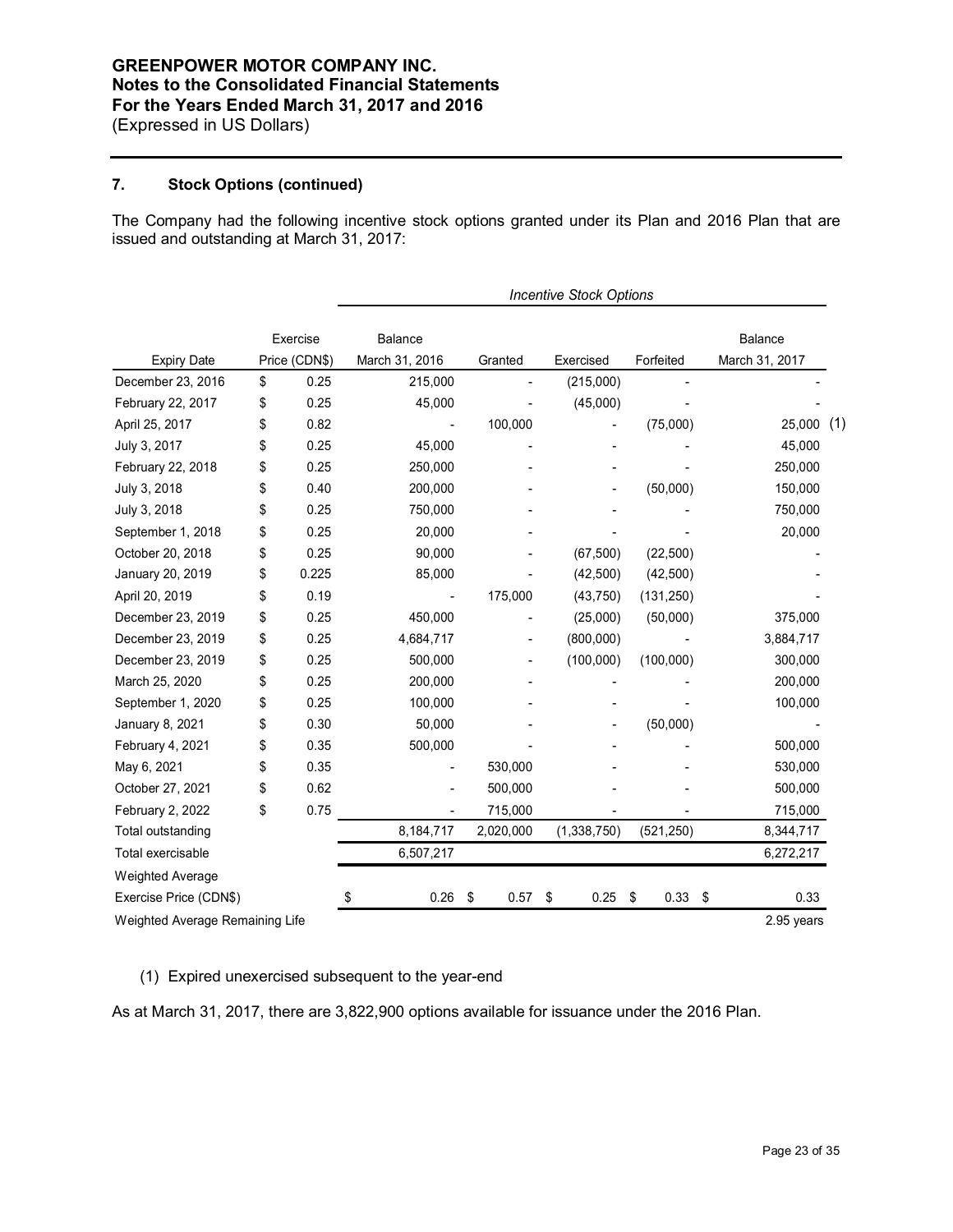(Expressed in US Dollars)

# **7. Stock Options (continued)**

The Company had the following incentive stock options granted under its Plan and 2016 Plan that are issued and outstanding at March 31, 2016:

|                                 |               |                |                          | <b>Incentive Stock Options</b> |            |                |
|---------------------------------|---------------|----------------|--------------------------|--------------------------------|------------|----------------|
|                                 | Exercise      | Balance        |                          |                                |            | <b>Balance</b> |
| <b>Expiry Date</b>              | Price (CDN\$) | March 31, 2015 | Granted                  | Exercised                      | Forfeited  | March 31, 2016 |
| June 21, 2016                   | \$<br>0.20    | 200,000        | $\overline{\phantom{0}}$ | (150,000)                      | (50,000)   |                |
| December 23, 2016               | \$<br>0.25    | 215,000        |                          |                                |            | 215,000        |
| February 22, 2017               | \$<br>0.25    | 45,000         |                          |                                |            | 45,000         |
| February 22, 2018               | \$<br>0.25    | 250,000        |                          |                                |            | 250,000        |
| July 3, 2017                    | \$<br>0.25    |                | 45,000                   |                                |            | 45,000         |
| July 3, 2018                    | \$<br>0.40    | 250,000        |                          | $\qquad \qquad \blacksquare$   | (50,000)   | 200,000        |
| July 3, 2018                    | \$<br>0.25    |                | 750,000                  |                                |            | 750,000        |
| September 1, 2018               | \$<br>0.25    |                | 20,000                   |                                |            | 20,000         |
| October 20, 2018                | \$<br>0.25    |                | 90,000                   |                                |            | 90,000         |
| January 20, 2019                | \$<br>0.225   |                | 85,000                   |                                |            | 85,000         |
| December 23, 2019               | \$<br>0.25    | 550,000        |                          | $\qquad \qquad \blacksquare$   | (100,000)  | 450,000        |
| December 23, 2019               | \$<br>0.25    | 4,684,717      |                          |                                |            | 4,684,717      |
| December 23, 2019               | \$<br>0.25    | 600,000        |                          | $\qquad \qquad \blacksquare$   | (100,000)  | 500,000        |
| March 25, 2020                  | \$<br>0.25    | 200,000        |                          |                                |            | 200,000        |
| September 1, 2020               | \$<br>0.25    |                | 100,000                  |                                |            | 100,000        |
| January 8, 2021                 | \$<br>0.30    |                | 50,000                   |                                |            | 50,000         |
| February 4, 2021                | \$<br>0.35    |                | 500,000                  |                                |            | 500,000        |
| Total outstanding               |               | 6,994,717      | 1,640,000                | (150,000)                      | (300,000)  | 8,184,717      |
| Total exercisable               |               | 450,000        |                          |                                |            | 6,507,217      |
| <b>Weighted Average</b>         |               |                |                          |                                |            |                |
| Exercise Price (CDN\$)          |               | 0.25<br>S      | 0.28<br>\$               | 0.20<br>\$                     | 0.27<br>\$ | \$<br>0.26     |
| Weighted Average Remaining Life |               |                |                          |                                |            | 3.4 years      |

During the year ended March 31, 2017, the Company incurred share-based compensation to employees, advisors, and directors with a measured fair value of \$391,769 (March 31, 2016 - \$317,477). The fair value of the option granted and vested were recorded as share-based payments on the Consolidated Statements of Operations.

On July 3, 2015, the Company granted 795,000 options to two consultants with an exercise price of CDN\$0.25 per share with a term of 2 to 3 years. 750,000 of the options vest on the completion of various sales targets and the remaining 45,000 options fully vested 4 months from the grant date.

On September 2, 2015, the Company granted 120,000 options to an employee and consultant with an exercise price of CDN\$0.25 per share at various vesting periods and with terms of 3 to 5 years. 100,000 of the options fully vested 4 months from the grant date, and the other 20,000 options vested immediately.

On October 20, 2015, the Company granted 90,000 options to a consultant (IR provider) with an exercise price of CDN\$0.25 per share which vest 25% at the end of every 3 months for a period of twelve months and with a term of 3 years.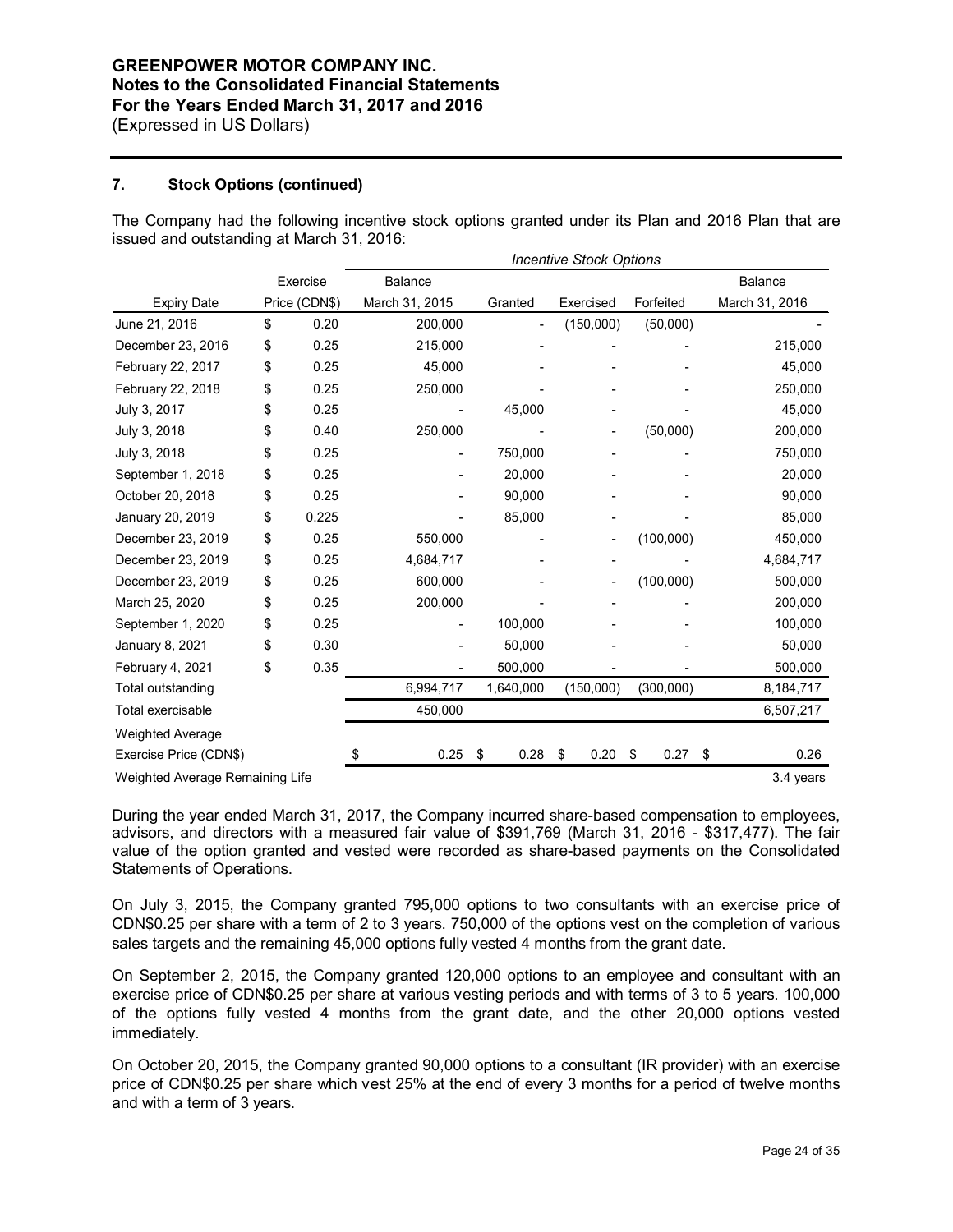(Expressed in US Dollars)

### **7. Stock Options (continued)**

On January 8, 2016, the Company granted 50,000 options to a consultant with an exercise price of CDN\$0.30 per share which vest 25% after 4 months and then 25% after years 1, 2 & 3, and with a term of 5 years.

On January 20, 2016, the Company granted 85,000 options to a consultant (IR provider) with an exercise price of CDN\$0.225 per share which vest 25% at the end of every 3 months for a period of twelve months and with a term of 3 years.

On February 4, 2016, the Company granted 500,000 options to Directors of the Company with an exercise price of CDN\$0.35 per share which vest 25% at the end of 4 months, 6 months, 9 months and 1 year and with a term of 5 years.

On April 20, 2016, the Company granted 175,000 options to a consultant (IR provider) with an exercise price of CDN\$0.19 per share which vest 25% at the end of every 3 months for a period of twelve months and with a term of 3 years.

On May 6, 2016, the Company granted 530,000 options to Directors and an employee with an exercise price of CDN\$0.35 per share with a term of 5 years. The options vest 25% at the end of 4 months, 6 months, 9 months and 1 year.

On August 22, 2016, the Company granted 100,000 options to an employee with an exercise price of CDN\$0.82 per share which vest 25% after 4 months and then 25% after years 1, 2 & 3, and with a term of five years.

On October 27, 2016, the Company granted 500,000 options to an employee with an exercise price of CDN\$0.62 per share which vest 25% after 4 months and then 25% after years 1, 2 & 3, and with a term of five years.

On February 2, 2017, the Company granted an aggregate of 715,000 incentive stock options to certain directors, officers, employees and consultants of the Company. The stock options are exercisable for a period of five years at a price of \$0.75 per share. The 548,000 stock options granted to the directors and officers vest as to 25% four months after the grant date, 25% six months after the grant date, 25% nine months after the grant date and 25% one year after the grant date and the 167,000 stock options granted to employees and consultants vest as to 25% four months after the grant date, 25% one year after the grant date, 25% two years after the grant date and 25% three years after the grant date.

During the year ended March 31, 2017, 521,250 stock options (2016 – 300,000) expired or were forfeited, 1,338,750 stock options (2016 – 150,000) were exercised at a weighted average price of CDN\$0.25 (2016 – CDN\$0.20) per share for proceeds of CDN\$331,000 (USD\$ - 248,882). The weighted average fair value of the shares on the date of exercises was CDN\$0.70 (2016 - CDN\$0.30).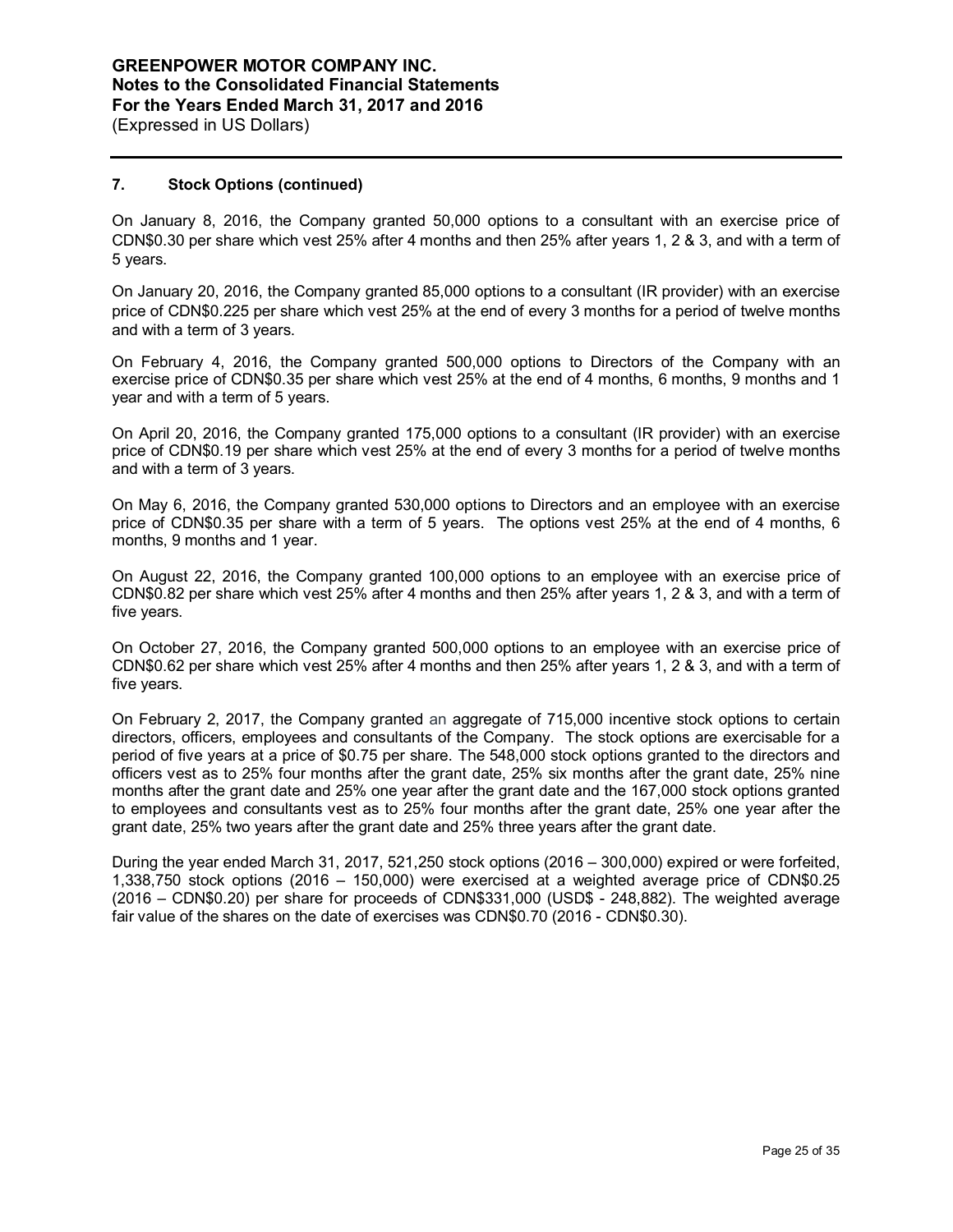# **7. Stock Options (continued)**

The following weighted-average assumptions were used for the Black-Scholes valuation of stock option grants:

| For the year ended                   | March 31, 2017 | March 31, 2016 |
|--------------------------------------|----------------|----------------|
| Share price on grant date            | CDN\$0.57      | CDN\$0.27      |
| Exercise price                       | CDN\$0.57      | CDN\$0.28      |
| Risk-free interest rate              | 0.01%          | 0.03%          |
| Expected life of options             | 5 years        | 3.7 years      |
| Annualized volatility <sup>(1)</sup> | 100%           | 100%           |
| Dividend rate                        | n/a            | n/a            |

(1) Expected volatility was determined by reference to historical volatility of similar entities following a comparable period of lives**.**

The Company had the following broker agent stock options issued and outstanding during the year ended March 31, 2017 and March 31, 2016:

|                                 |                           | <b>Broker Agent Stock Options</b> |         |     |         |    |            |     |           |    |                                  |  |
|---------------------------------|---------------------------|-----------------------------------|---------|-----|---------|----|------------|-----|-----------|----|----------------------------------|--|
| <b>Expiry Date</b>              | Exercise<br>Price (CDN\$) | <b>Balance</b><br>March 31, 2016  |         |     | Granted |    | Exercised  |     | Forfeited |    | <b>Balance</b><br>March 31, 2017 |  |
|                                 |                           |                                   |         |     |         |    |            |     |           |    |                                  |  |
| December 23, 2016               | \$<br>0.25                |                                   | 279,620 |     |         |    | (279, 620) |     |           |    |                                  |  |
| January 7, 2017                 | \$<br>0.25                |                                   | 4,900   |     |         |    | (4,900)    |     |           |    |                                  |  |
| Total outstanding               |                           |                                   | 284,520 |     |         |    | (284,520)  |     |           |    |                                  |  |
| Total exercisable               |                           |                                   | 284,520 |     |         |    |            |     |           |    |                                  |  |
| <b>Weighted Average</b>         |                           |                                   |         |     |         |    |            |     |           |    |                                  |  |
| Exercise Price (CDN\$)          |                           | \$                                | 0.25    | -\$ |         | \$ | 0.25       | -\$ |           | \$ |                                  |  |
| Weighted Average Remaining Life |                           |                                   |         |     |         |    |            |     |           |    |                                  |  |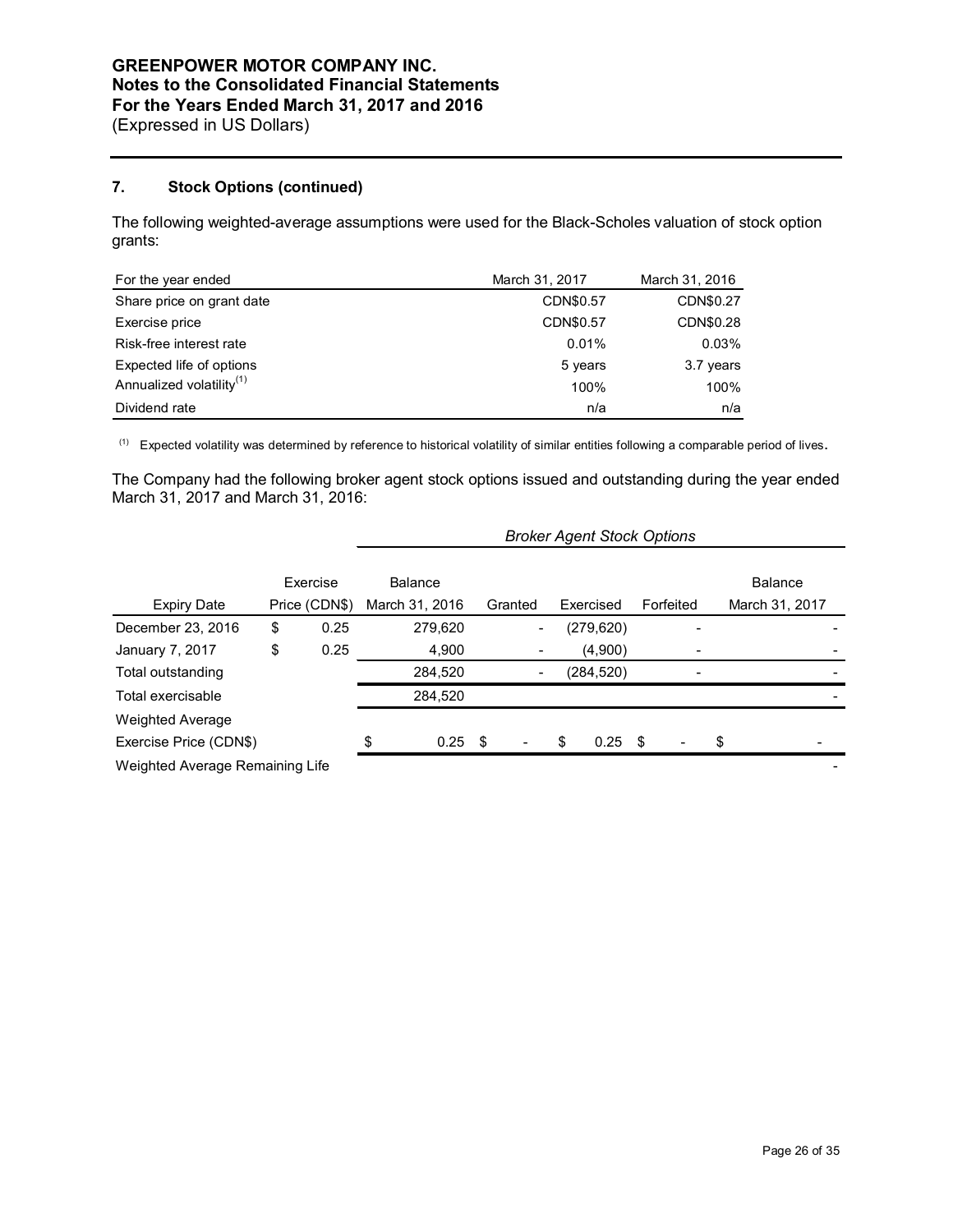# **7. Stock Options (continued)**

|                                 |               | <b>Broker Agent Stock Options</b> |                |     |         |    |           |           |  |                |           |
|---------------------------------|---------------|-----------------------------------|----------------|-----|---------|----|-----------|-----------|--|----------------|-----------|
|                                 | Exercise      |                                   | Balance        |     |         |    |           |           |  | Balance        |           |
| <b>Expiry Date</b>              | Price (CDN\$) |                                   | March 31, 2015 |     | Granted |    | Exercised | Forfeited |  | March 31, 2016 |           |
| December 23, 2016               | \$<br>0.25    |                                   | 284,620        |     |         |    | (5,000)   |           |  |                | 279,620   |
| January 7, 2017                 | \$<br>0.25    |                                   | 4,900          |     |         |    |           |           |  |                | 4,900     |
| Total outstanding               |               |                                   | 289,520        |     |         |    | (5,000)   |           |  |                | 284,520   |
| Total exercisable               |               |                                   | 289,520        |     |         |    |           |           |  |                | 284,520   |
| Weighted Average                |               |                                   |                |     |         |    |           |           |  |                |           |
| Exercise Price (CDN\$)          |               | \$                                | 0.25           | -\$ |         | \$ | $0.25$ \$ |           |  | \$             | 0.25      |
| Weighted Average Remaining Life |               |                                   |                |     |         |    |           |           |  |                | 0.7 years |

During the year ended March 31, 2017, all 284,520 broker agent stock options were exercised at a price of CDN\$0.25 per share for proceeds of CDN\$71,130 (USD\$ - 55,094).

### **8. Warrants**

As at March 31, 2017, the Company had outstanding warrants, enabling the holders to acquire common shares as follows:

|                                 | Exercise        | <b>Balance</b> |                              |             |            |     | <b>Balance</b> |
|---------------------------------|-----------------|----------------|------------------------------|-------------|------------|-----|----------------|
| <b>Expiry Date</b>              | Price (CDN\$)   | March 31, 2016 | Issued                       | Exercised   | Expired    |     | March 31, 2017 |
| July 3, 2016                    | \$0.40          | 525,000        | $\overline{\phantom{a}}$     | (335,000)   | (190,000)  |     |                |
| October 1, 2018                 | \$0.25          | 400,000        | $\qquad \qquad \blacksquare$ |             |            |     | 400,000        |
| October 17, 2018                | $$1.10 - $1.50$ | -              | 342.270                      |             |            |     | 342,270        |
| December 10, 2018               | $$0.75 - $1.00$ | 1,126,650      | $\overline{\phantom{a}}$     | (1,126,400) |            |     | 250            |
| December 16, 2018               | $$0.75 - $1.00$ | 3,100,846      | $\overline{\phantom{a}}$     | (2,946,918) |            |     | 153,928        |
| Total                           |                 | 5,152,496      | 342,270                      | (4,408,318) | (190,000)  |     | 896,448        |
| <b>Weighted Average</b>         |                 |                |                              |             |            |     |                |
| Exercise Price (CDN\$)          |                 | 0.47           | \$<br>1.10                   | 0.49<br>-\$ | \$<br>0.40 | -\$ | 0.66           |
| Weighted Average Remaining Life |                 |                |                              |             |            |     | $1.56$ years   |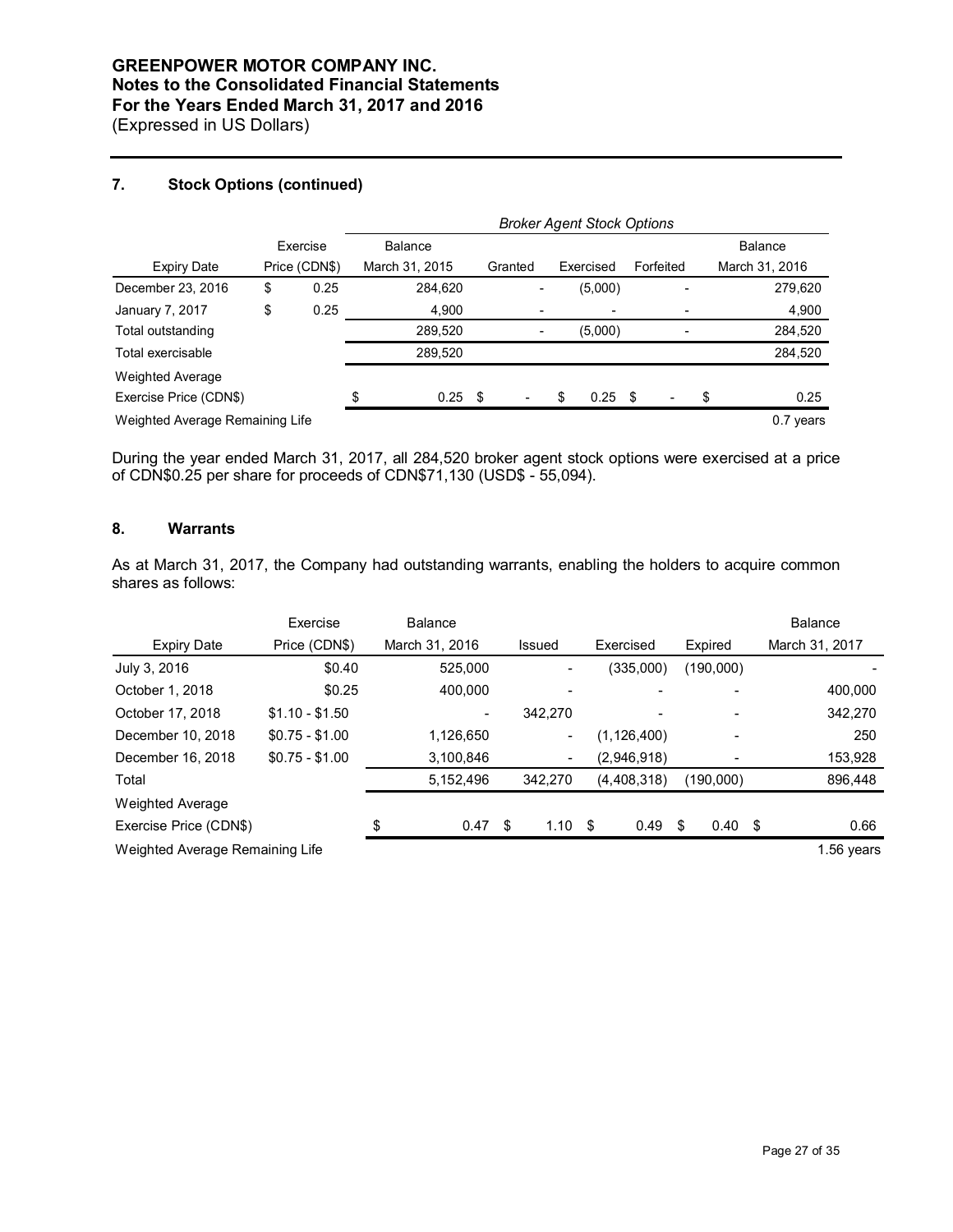(Expressed in US Dollars)

### **8. Warrants (continued)**

As at March 31, 2016, the Company had outstanding warrants, enabling the holders to acquire common shares as follows:

|                                 | Exercise        | <b>Balance</b> |                          |               |           |         | Balance        |  |
|---------------------------------|-----------------|----------------|--------------------------|---------------|-----------|---------|----------------|--|
| <b>Expiry Date</b>              | Price (CDN\$)   | March 31, 2015 |                          | <b>Issued</b> | Exercised | Expired | March 31, 2016 |  |
| July 3, 2016                    | \$<br>0.40      |                | 525.000                  |               |           |         | 525,000        |  |
| October 1, 2018                 | \$<br>0.25      |                | $\overline{\phantom{a}}$ | 400,000       | ٠         |         | 400,000        |  |
| December 10, 2018               | $$0.50 - $1.00$ |                | ٠                        | 1,126,650     | ٠         |         | 1,126,650      |  |
| December 16, 2018               | $$0.50 - $1.00$ |                | $\overline{\phantom{a}}$ | 3,100,846     |           |         | 3,100,846      |  |
| Total                           |                 |                | 525,000                  | 4,627,496     |           |         | 5,152,496      |  |
| Weighted Average                |                 |                |                          |               |           |         |                |  |
| Exercise Price (CDN\$)          |                 | \$             | 0.40                     | \$<br>0.48    | \$        | \$      | \$<br>0.47     |  |
| Weighted Average Remaining Life |                 |                |                          |               |           |         | 2.4 years      |  |

On September 29, 2015, the Company entered into a Warrant Agreement with EV Power Corp. whereby the Company issued 400,000 common share purchase warrants, each of which is exercisable into one common share with an exercise price of CDN\$0.25 per common share on or before October 1, 2018. The Warrants will vest as to 10,000 Warrants for each completed sale of a GreenPower bus by EV Power Corp. prior to the expiry date.

During the year ended March 31, 2016, there were 3,100,846 warrants issued as a result of the Private Placement of Share Units (Note 6) and there were 1,126,650 warrants issued with a fair value of \$66,418 as a result of the issuance of Convertible Debentures (Note 9). The transaction costs assigned to the issuance of the warrants with regards to the Share Units (Note 6) and Convertible Debentures (Note 9) was \$2,778 and \$898 respectively.

On October 17, 2016, there were 342,270 warrants issued as a result of the October Placement (Note 6).

The following assumptions were used for the Black-Scholes valuation of warrants issued with Convertible Debentures (Note 9):

| Share price on date of issuance      | CDN\$0.32 |
|--------------------------------------|-----------|
| Risk-free interest rate              | 0.54%     |
| Expected life of warrants            | 1.5 years |
| Annualized volatility <sup>(1)</sup> | 100%      |
| Dividend rate                        | n/a       |

(1) Expected volatility was determined by reference to historical volatility of similar entities following a comparable period of lives.

During the year ended March 31, 2017, 4,408,318 warrants (2016 - nil) were exercised at a weighted average price of CDN\$0.49 per share for proceeds of CDN\$2,170,659 (USD\$1,637,171) and 190,000 warrants (2016 – nil) expired.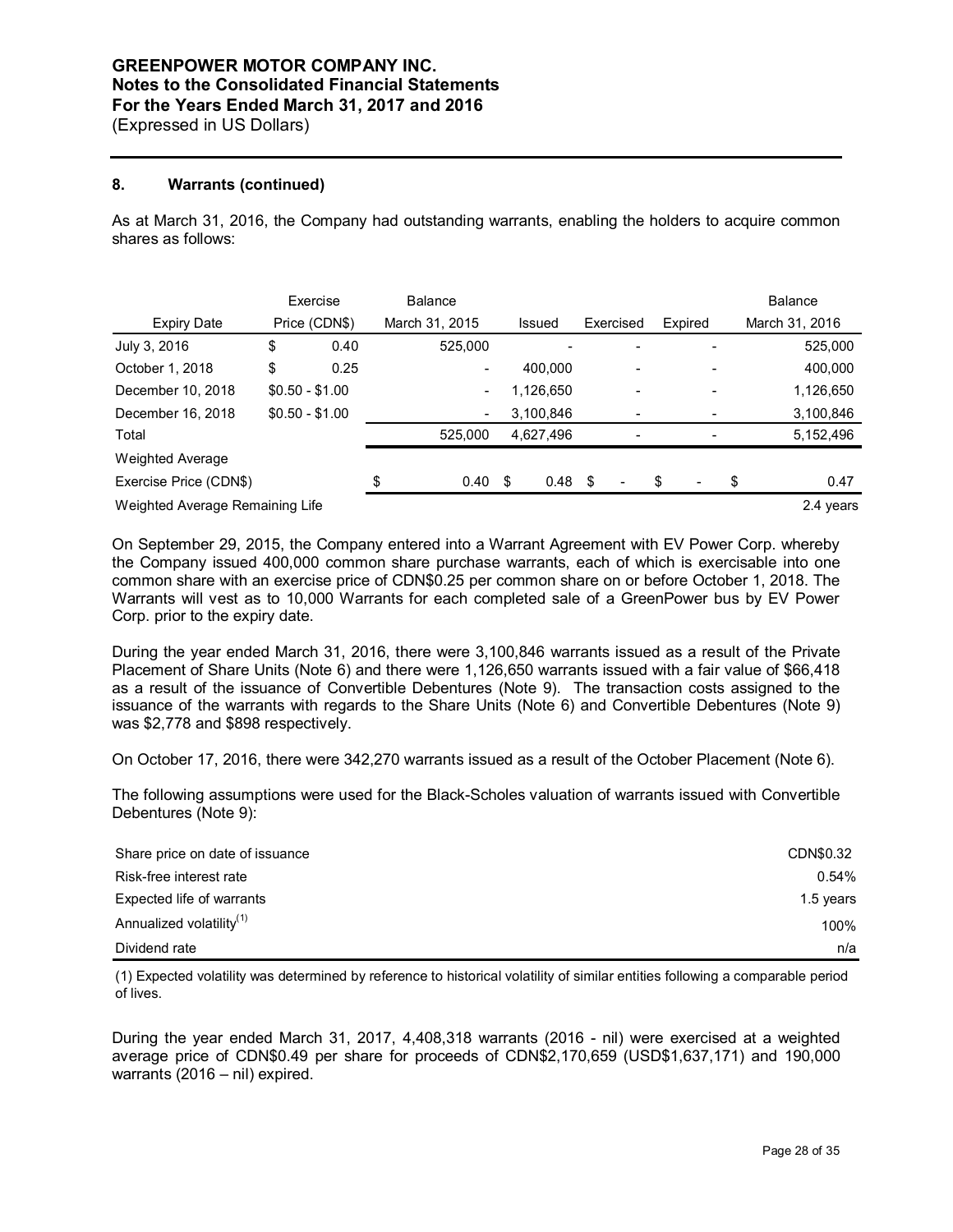(Expressed in US Dollars)

#### **9. Convertible Debentures**

On December 11, 2015, the Company issued CDN\$777,000 (USD\$ – 572,571) convertible debentures (the "Debentures") and 1,126,650 non-transferrable common share purchase warrants (the "Debenture Warrants") with the following terms:

- the Debentures mature on December 11, 2018 (the "Maturity date"), and the principal amount of the Debentures, together with accrued and any unpaid interest, will be payable on the Maturity Date:
- the Debentures bear interest at a rate of 8% per annum and will be payable annually;
- the principal amount of the Debentures is convertible into common shares of the Company at a price of CDN\$0.40 per common share at any time, until the Maturity Date;
- each Debenture Warrant is exercisable into one Share with an exercise price of CDN\$0.50 per Share until and on December 10, 2016, CDN\$0.75 per common share until and on December 10, 2017 and at CDN\$1.00 per common share until and on December 11, 2018, subject to adjustment; and
- the Company may, at any time after the second anniversary of the issuance date and prior to the Maturity Date, repay the principal amount and any accrued and unpaid interest of the Debentures.

On initial recognition, the Company bifurcated CDN\$94,215 (USD\$ – 69,552) to equity and CDN\$582,141 (USD\$ – 428,855) to the carrying value of the loan. The Company incurred transaction costs of CDN\$9,293 (USD\$ - 6,848) including finder's fees of \$1,732 paid to arm's length finders. The initial carrying value of the loan of CDN\$583,190 (USD\$ – 429,753) will be accreted to CDN\$777,000 (USD\$ – 572,571) over the term of the Debentures. The effective interest rate of the Debentures is 18.55%. The initial treatment of the Debentures is shown below:

|                                                   | USD\$     | <b>CDNS</b> |
|---------------------------------------------------|-----------|-------------|
| Proceeds bifurcated to carrying value of the loan | \$428,855 | \$582,141   |
| Proceeds bifurcated to equity                     | 69.552    | 94.215      |
| Transaction costs related to the Debentures       | 7.746     | 10.512      |
| Fair value assigned to the issuance of warrants   | 66.418    | 90.132      |
| Proceeds on issuance of Convertible Debentures    | \$572.571 | \$777,000   |

On June 2, 2016, CDN\$20,000 (USD\$13,860) worth of Debentures were converted into 50,000 common shares with a conversion price of CDN\$0.40.

|                                         | C <sub>DN</sub><br>- \$ |
|-----------------------------------------|-------------------------|
| Initial proceeds - Debentures           | 777.000                 |
| Debenture conversions - June 2, 2016    | (20,000)                |
| Unconverted Debentures - March 31, 2017 | 757.000                 |

During the year ended March 31, 2017, the Company recognized interest and accretion of \$90,774 (March 31, 2016 - \$24,908).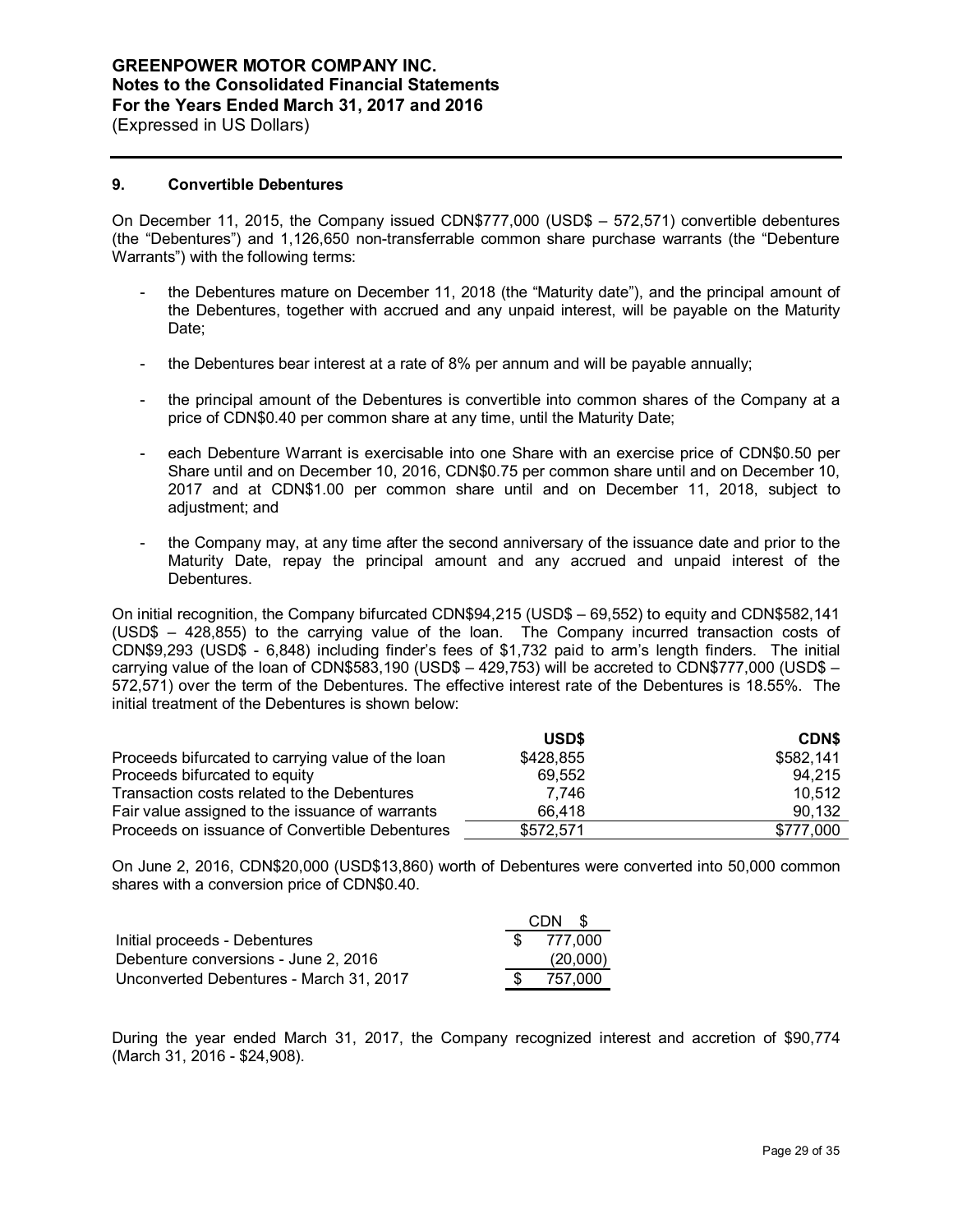(Expressed in US Dollars)

### **10. Promissory Note Payable**

During the year ended March 31, 2017, the Company issued a \$594,000 promissory note (the "Note") to the City of Porterville to acquire land (Note 4). The Note bears interest at 2.0% per annum and is payable in blended monthly installments of \$5,463, beginning November 1, 2016. The monthly installments will occur for five years, at which point a balloon payment of \$311,764 is due and payable. The Note is secured by an interest in the land in favour of the City of Porterville.

A summary of the remaining principal payments over the next five years are as follows:

| Year | Payment      |
|------|--------------|
| 1    | 54,675<br>\$ |
| 2    | 55,774       |
| 3    | 56,895       |
| 4    | 58,038       |
| 5    | 346,156      |
|      | \$571,538    |

During the year ended March 31, 2017, the Company incurred \$4,855 of interest on the Note. This amount is included in Interest and accretion on the Consolidated Statements of Operations.

# **11. Financial Instruments**

The Company's financial instruments consist of cash, accounts receivable, accounts payable and accrued liabilities, loans payable to related parties, promissory note payable and convertible debentures.

Financial instruments measured at fair value are classified into one of three levels in the fair value hierarchy according to the relative reliability of the inputs used to estimate the fair values. The three levels of the fair value hierarchy are:

Level 1: Unadjusted quoted prices in active markets for identical assets and liabilities;

Level 2: Inputs other than quoted prices that are observable for the asset or liabilities either directly or indirectly; and

Level 3: Inputs that are not based on observable market data

The Company does not currently hold any financial instruments measured at fair value on the Consolidated Statements of Financial Position.

The fair value of these financial instruments approximates their carrying value, unless otherwise noted.

#### **Overview**

The Company has exposure to the following financial instrument related risks.

#### **Credit risk**

The Company's exposure to credit risk is on its cash. Cash consists of cash bank balances held in major Canadian and United States financial institutions with a high credit quality and therefore the Company is exposed to minimal risk.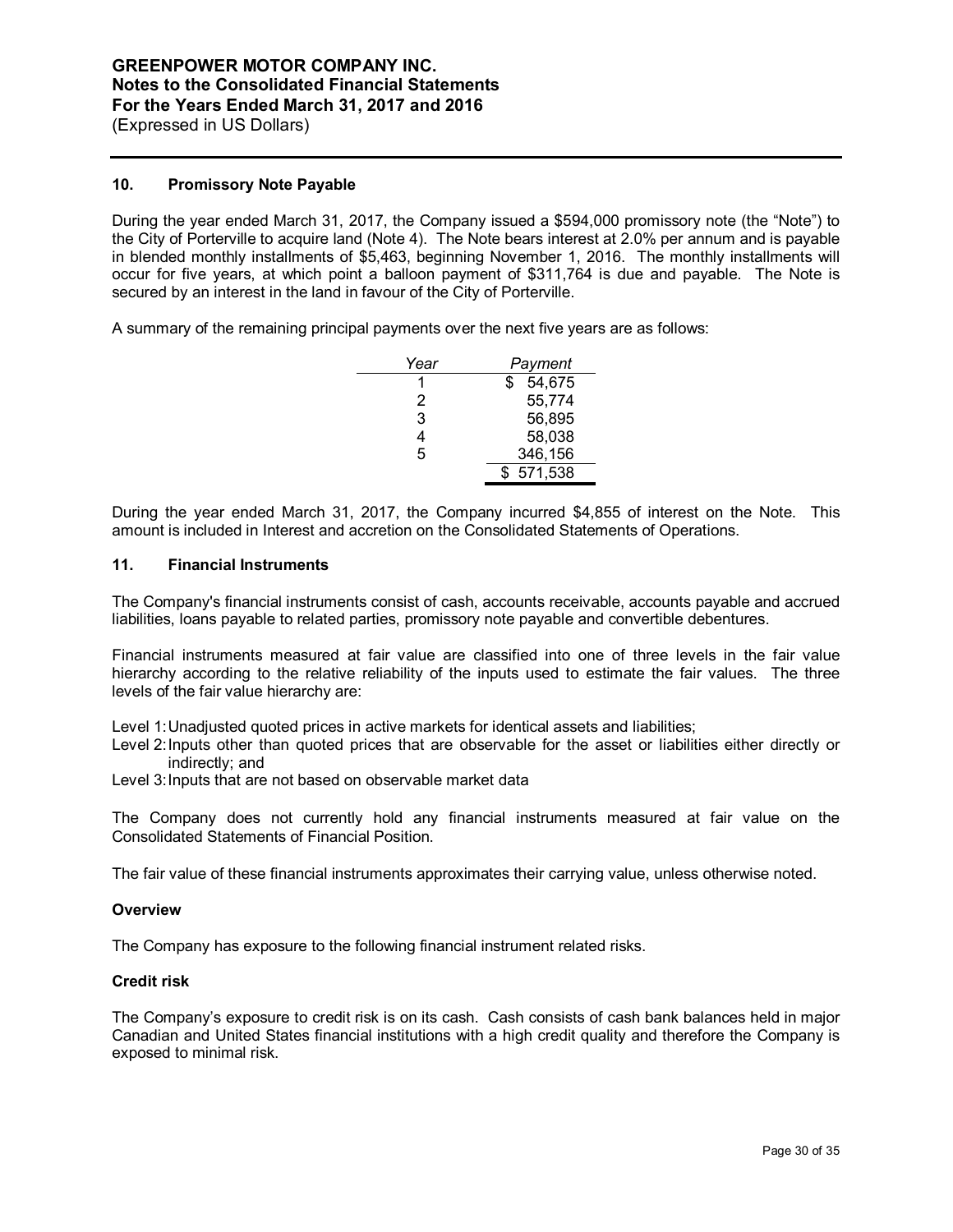(Expressed in US Dollars)

# **11. Financial Instruments (continued)**

#### **Liquidity risk**

The Company ensures that there is sufficient capital in order to meet short-term business requirements, after taking into account the Company's holdings of cash. The Company's cash is invested in a bank and is available on demand. The Company will continue to rely on additional financings to further its operations and meet its capital requirements.

#### **Market risks**

Market risk is the risk of loss that may arise from changes in market factors such as interest rates and foreign exchange. The Company believes interest rate risk is not material.

The Company is exposed to foreign exchange risk as it conducts business in both the United States and Canada. Management monitors its foreign currency balances, the Company does not engage in any hedging activities to reduce its foreign currency risk.

At March 31, 2017, the Company was exposed to currency risk through the following monetary assets and liabilities in CDN Dollars.  $CDN$ 

|                                          | <b>ULIND</b> |
|------------------------------------------|--------------|
| Cash                                     | \$19,881     |
| GST receivable                           | \$27,252     |
| Accounts payable and accrued liabilities | \$(86,499)   |
| Loans payable to related parties         | \$(140,948)  |
| Convertible debentures                   | \$(672,569)  |

Based on the net exposure and assuming all other variables remain constant, a 10% change in the appreciation or depreciation of the Canadian dollar relative to the US dollar would result in a change of approximately \$64,000 to other comprehensive income/loss.

### **12. Capital Management**

As the Company is seeking business opportunities, its principal source of capital is from the issuance of common shares. The Company's capital management objective is to obtain sufficient capital to develop new business opportunities for the benefit of its shareholders. To meet the objectives, management monitors the Company's ongoing capital requirements on specific business opportunities on a case-bycase basis. The capital structure of the Company consists of cash and equity attributable to common shareholders, consisting of issued share capital and deficit. There was no change to the Company's approach to capital management during the year. The company is not subject to externally imposed capital requirements.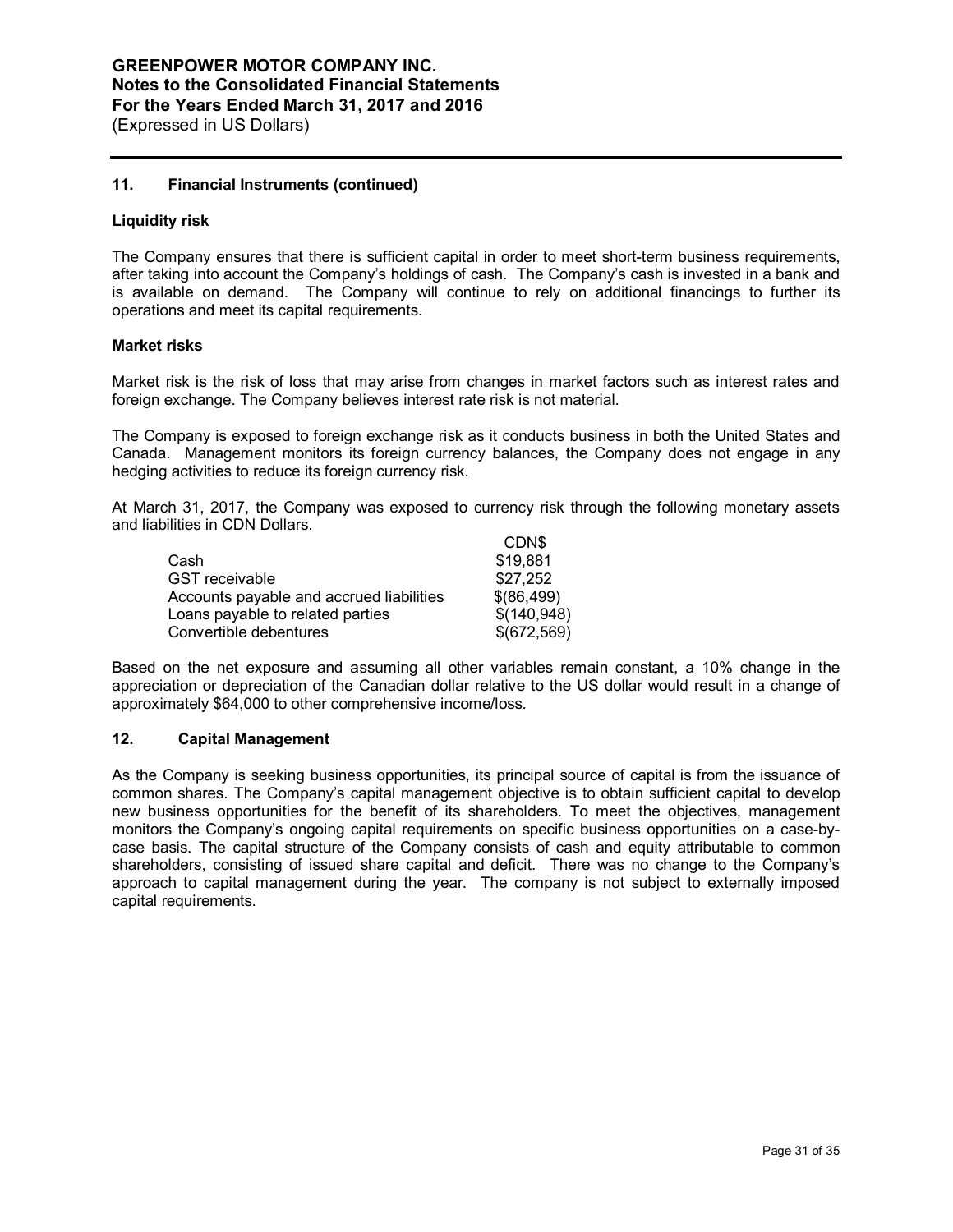# **13. Related Party Transactions**

A summary of compensation for directors, former directors and key management personnel is as follows:

|                                      |   | 2017    | 2016          |
|--------------------------------------|---|---------|---------------|
| Administrative and professional fees | S | 352.900 | \$<br>180.335 |
| Accomodation                         |   | 22.328  |               |
| Equipment rental                     |   | 174.756 | 88.436        |
| Share-based payments (options)       |   | 275,196 | 205,300       |
|                                      | S | 825,180 | \$<br>474,071 |

During the year ended March 31, 2017, the Company engaged the services of several shareholders and related parties of the Company, including Koko Financial Services Ltd., MSA Holdings Inc., and S&P 500 Financial and Corporate Services Inc., to provide accounting, management consulting and director services. Details of these agreements are as follows:

- Pursuant to a consulting agreement dated August 6, 2014 as amended from time to time, among the Company, Fraser Atkinson and Koko Financial Services Ltd., a company beneficially owned by Fraser Atkinson, the Company retained Fraser Atkinson to provide consulting services to the Company. GreenPower Motor Company Inc. paid Koko Financial Services Ltd. CDN\$112,500 for the nine month period ended December 31, 2016 and \$30,000 for the three month period ended March 31, 2017.
- Pursuant to a consulting agreement dated August 6, 2014 as amended from time to time, among the Company, Mark Achtemichuk and MSA Holdings Inc., a company beneficially owned by Mark Achtemichuk, the Company retained Mark Achtemichuk to provide consulting services to the Company. GreenPower Motor Company Inc. paid MSA Holdings Inc. CDN\$30,000 for the year ended March 31, 2017.
- Effective January 1, 2016, GreenPower Motor Company, Inc. (the U.S subsidiary of the Company, "GreenPower USA"), agreed to pay \$10,000 per month to S & P 500 Financial and Corporate Services Inc. ("S&P 500"), a U.S. company where Mr. Oldridge served as a director. As a result, GreenPower USA paid S&P 500 \$120,000 for the year ended March 31, 2017.

During the year ended March 31, 2016, the Company engaged the services of several shareholders and related parties of the Company, including Koko Financial Services Ltd., MSA Holdings Inc., and Phillip Oldridge, to provide accounting, management consulting and director services. Details of these agreements are as follows:

- Pursuant to a consulting agreement dated August 6, 2014, among the Company, Fraser Atkinson and Koko Financial Services Ltd., a company beneficially owned by Fraser Atkinson, the Company retained Fraser Atkinson to provide consulting services to the Company. GreenPower Motor Company Inc. paid Koko Financial Services Ltd. CDN\$86,650 for the year ended March 31, 2016.
- Pursuant to a consulting agreement dated August 6, 2014, among the Company, Mark Achtemichuk and MSA Holdings Inc., a company beneficially owned by Mark Achtemichuk, the Company retained Mark Achtemichuk to provide consulting services to the Company. GreenPower Motor Company Inc. paid MSA Holdings Inc. CDN\$18,500 for the year ended March 31, 2016.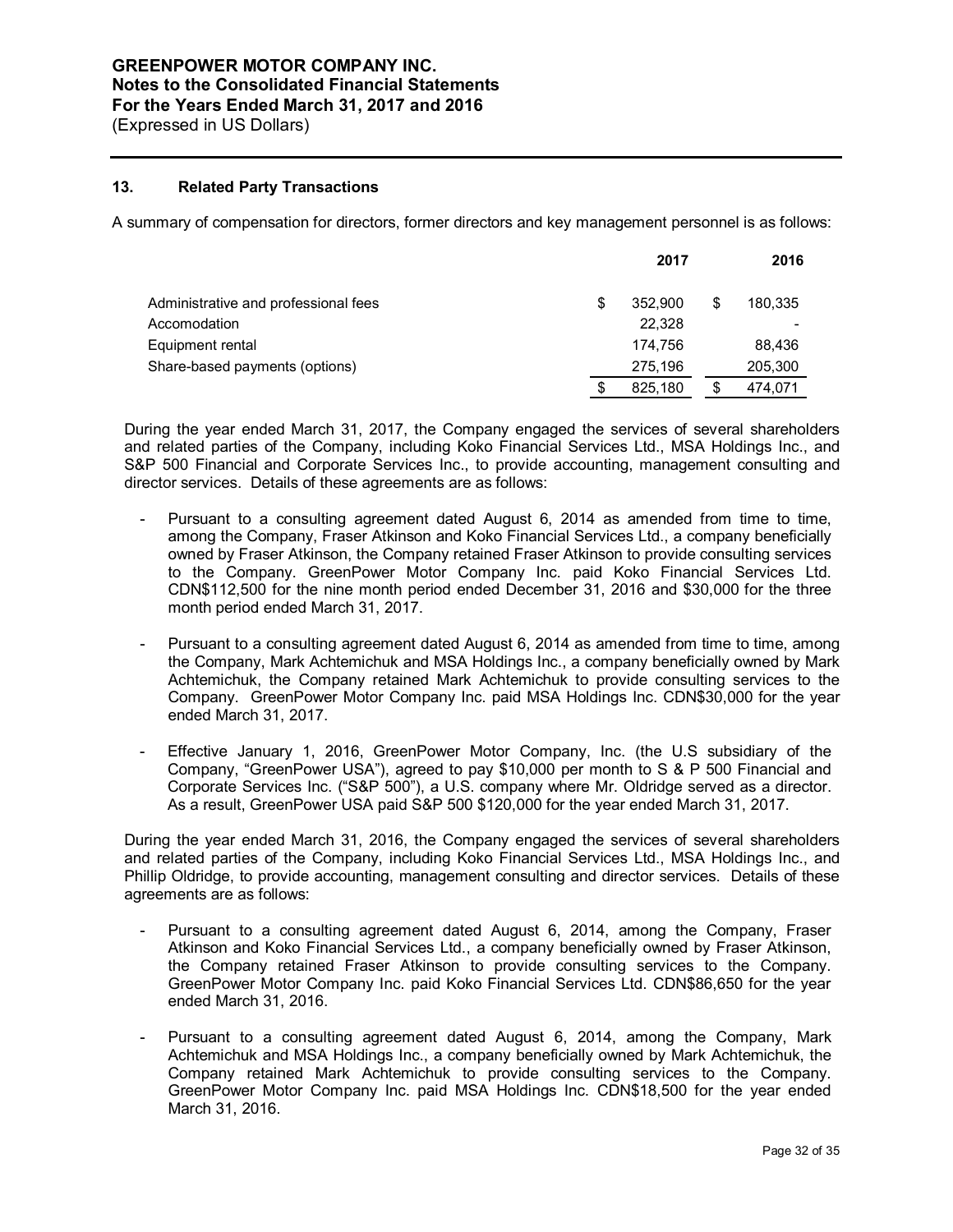### **13. Related Party Transactions (continued)**

- The Company, and its wholly-owned subsidiaries, entered into a consulting agreement with Phillip Oldridge, on February 1, 2013, pursuant to which Mr. Oldridge provided consulting services. Pursuant to the foregoing arrangement, GreenPower USA paid the sum of \$70,000 for the year ended March 31, 2016.
- Effective January 1, 2016, GreenPower USA agreed to pay \$10,000 per month to S&P 500. As a result, GreenPower USA paid S&P 500 \$30,000 for the year ended March 31, 2016.

The amounts are classified as either Administrative fees, Product development costs or Sales and marketing in the Consolidated Statements of Operations for each of the years.

The Company incurred share-based compensation in the amount of \$275,196 during the year ended March 31, 2017 (March 31, 2016 – \$205,300) for stock options granted in current and prior periods to Directors of the Company.

During the years ended March 31, 2017 and March 31, 2016, the Company incurred equipment rental expenses of \$174,756 (March 31, 2016 - \$88,436) with Maple Leaf Equipment Aircraft and Recovery Inc., a company that the Chairman of GreenPower is an officer and director. These costs are expensed in Transportation costs on the Consolidated Statements of Operations for each of the years.

During the year ended March 31, 2017, the Company incurred accommodation expenses of \$22,328 (March 31, 2016 - \$nil) with Stage Coach Landing, Inc., a company that the Chairman of GreenPower is an officer and director. These costs are expensed in Travel, accommodation, meals and entertainment expense on the Consolidated Statements of Operations for the year.

Accounts payable and accrued liabilities at March 31, 2017, included \$115,464 (March 31, 2016 - \$101,819) owed to officers, directors, companies controlled by directors and officers, and shareholders, which is non-interest bearing, unsecured and has no fixed terms of repayment.

Loans payable to related parties of \$172,326 at March 31, 2017 (March 31, 2016 - \$425,354) includes loans payable to directors and officers, companies controlled by directors and officers, and shareholders of the Company, all of which are non-interest bearing, unsecured and have no fixed terms of repayment.

During the year ended March 31, 2017, there were \$253,028 (March 31, 2016 - \$29,502) of shareholder loan repayments.

For the outstanding balance of unconverted convertible debentures at March 31, 2017 of CDN\$757,000 (Note 9), includes CDN\$230,000 owed to Koko Financial Services Ltd., a company controlled by the Chairman of GreenPower (March 31, 2016 – CDN\$230,000).

These transactions were measured at the exchange amount, which is the amount agreed upon by the transacting parties.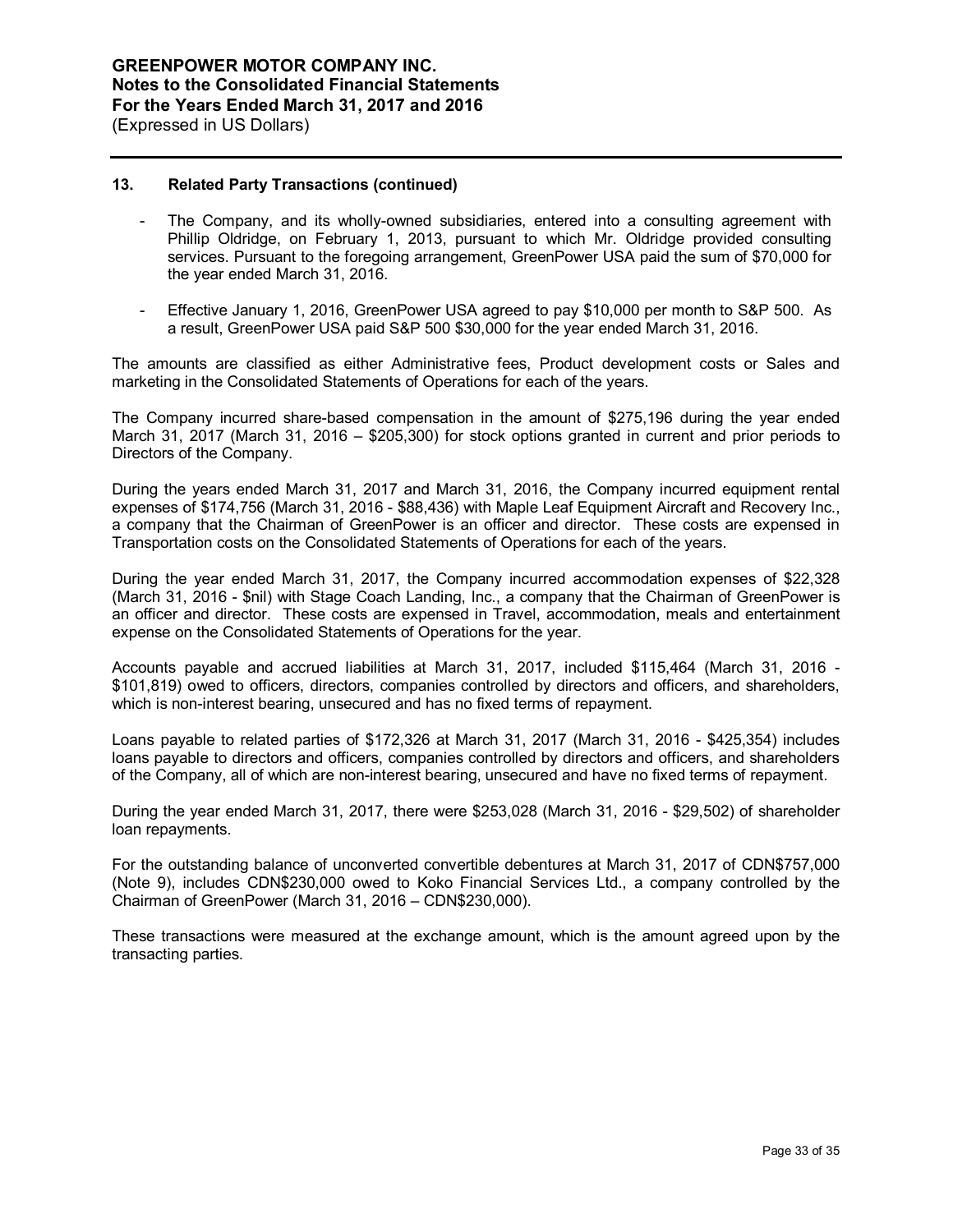# **14. Income Taxes**

Income tax expense is recognized based on management's best estimate of weighted average annual income tax rate for the full financial year applied to the pre-tax income of the reporting period. The Company's effective tax rate for the years ended March 31, 2017 and March 31, 2016 was 26.00%.

The difference between tax expenses for the years and the expected income taxes based on the statutory rate are as follows:

|                                               |    | Year ended      | Year ended |
|-----------------------------------------------|----|-----------------|------------|
|                                               |    | March 31        | March 31   |
|                                               |    | 2017            | 2016       |
| Combined statutory tax rate                   |    | 26.00%          | 26.00%     |
| Expected income tax expense (recovery)        | \$ | $(731, 436)$ \$ | (452, 402) |
| Items not deductible for tax purposes         |    | 115,295         | 91,817     |
| Difference in tax rate in other jurisdictions |    | (105,162)       | (50,542)   |
| Unrecognized (recognized) loss carryforwards  |    | 721,303         | 411,127    |
| Income tax expense (recovery)                 | S  | S<br>-          |            |

The nature and effect of the temporary differences giving rise to the deferred income tax assets as of March 31, 2017 and March 31, 2016 are summarized below:

|                                           | March 31             | March 31    |
|-------------------------------------------|----------------------|-------------|
| Deferred income tax assets                | 2017                 | 2016        |
| Non-capital loss carry-forwards           | \$<br>2,081,207<br>S | 1,304,287   |
| Investment in subsidiary                  | 90,883               | 93.014      |
| Capital assets                            | 112,745              | 53,682      |
| Resource properties                       | 102.332              | 106,993     |
| Convertible debentures                    | (11, 889)            | (16, 849)   |
| Other carryforward balances               | 4.090                | 4.186       |
| Share issue costs                         | 44.659               | 62,285      |
| Unrecognized deferred tax assets          | (2,424,027)          | (1,607,598) |
| Net deferred income tax asset (liability) | \$<br>-              |             |

As at March 31, 2017, and March 31, 2016, the Company has approximately \$4,900,500 and \$3,876,000 of non-capital losses carry forwards available to reduce Canadian and US taxable income for future years, respectively. The losses expire between 2030 and 2037 if unused. The potential benefits of these carry-forward non-capital losses has not been recognized in these consolidated financial statements as it is not considered probable that sufficient future taxable profit will allow the deferred tax asset to be recovered.

### **15. Segmented Information**

The Company operates in one reportable operating segment, being the manufacture and distribution of all-electric charter, school and city buses. As at March 31, 2017 and March 31, 2016 the majority of the Company's non-current assets, being property and equipment are located in the U.S.A.